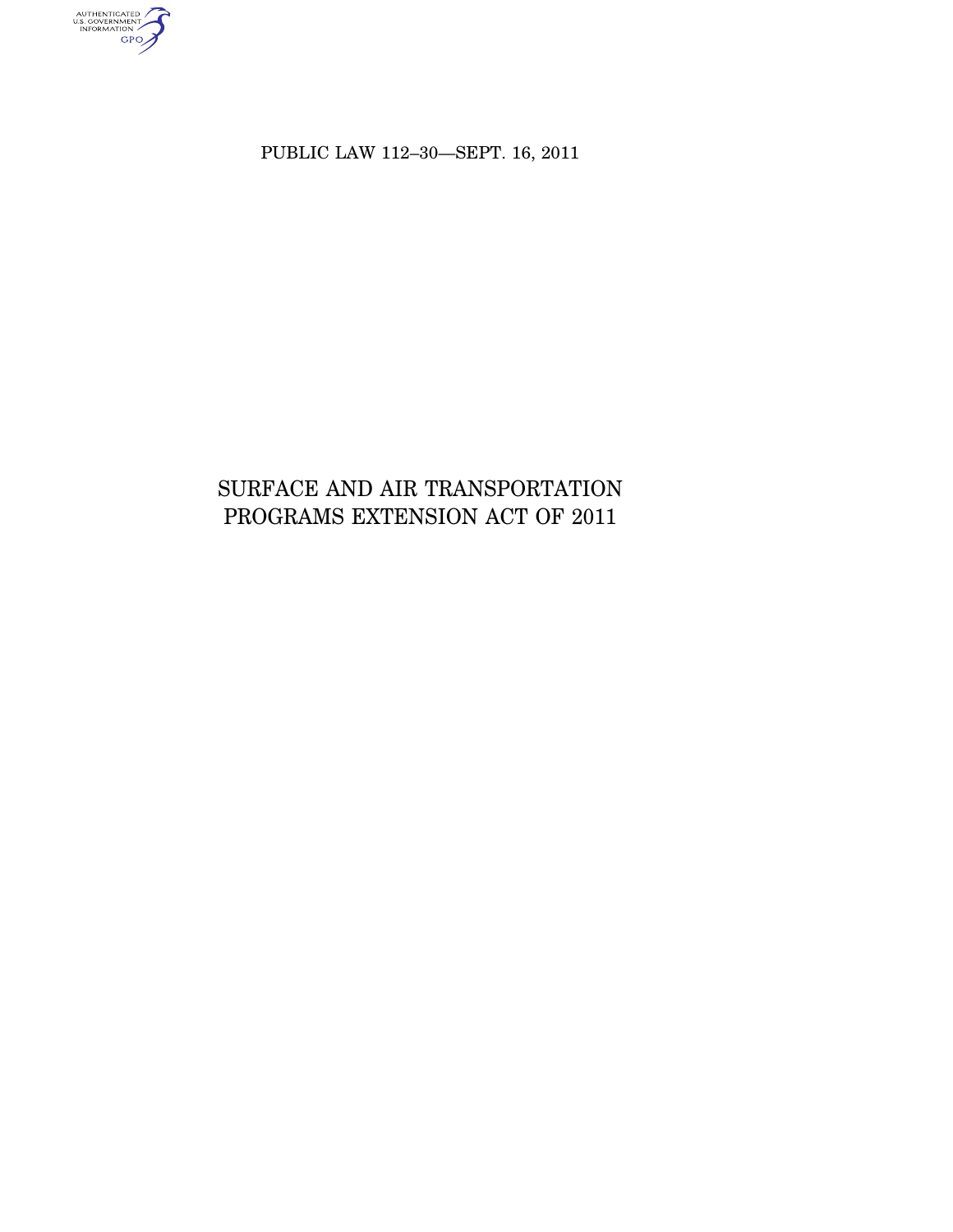## Public Law 112–30 112th Congress

## An Act

Sept. 16, 2011 [H.R. 2887]

To provide an extension of surface and air transportation programs, and for other purposes.

*Be it enacted by the Senate and House of Representatives of the United States of America in Congress assembled,* 

Surface and Air Transportation Programs Extension Act of 2011. 23 USC 101 note.

## **SECTION 1. SHORT TITLE; TABLE OF CONTENTS.**

(a) SHORT TITLE.—This Act may be cited as the ''Surface and Air Transportation Programs Extension Act of 2011''.

(b) TABLE OF CONTENTS.—The table of contents for this Act is as follows:

Sec. 1. Short title; table of contents.

#### TITLE I—EXTENSION OF SURFACE TRANSPORTATION PROGRAMS

Sec. 101. Short title.

#### Subtitle A—Federal-Aid Highways

- Sec. 111. Extension of Federal-aid highway programs.
- Sec. 112. Administrative expenses.

#### Subtitle B—Extension of Highway Safety Programs

- Sec. 121. Extension of National Highway Traffic Safety Administration highway safety programs.
- Sec. 122. Extension of Federal Motor Carrier Safety Administration programs.
- Sec. 123. Additional programs.

#### Subtitle C—Public Transportation Programs

- Sec. 131. Allocation of funds for planning programs.
- Sec. 132. Special rule for urbanized area formula grants.
- Sec. 133. Allocating amounts for capital investment grants.
- Sec. 134. Apportionment of formula grants for other than urbanized areas.
- Sec. 135. Apportionment based on fixed guideway factors.
- Sec. 136. Authorizations for public transportation.
- Sec. 137. Amendments to SAFETEA–LU.

#### Subtitle D—Highway Trust Fund Extension

- Sec. 141. Extension of trust fund expenditure authority.
- Sec. 142. Extension of highway-related taxes.

#### TITLE II—EXTENSION OF AIR TRANSPORTATION PROGRAMS

- Sec. 201. Short title.
- Sec. 202. Extension of taxes funding Airport and Airway Trust Fund.
- Sec. 203. Extension of Airport and Airway Trust Fund expenditure authority.
- Sec. 204. Extension of airport improvement program.
- Sec. 205. Extension of expiring authorities.
- Sec. 206. Federal Aviation Administration operations.
- Sec. 207. Air navigation facilities and equipment.
- Sec. 208. Research, engineering, and development.
- Sec. 209. Essential Air Service.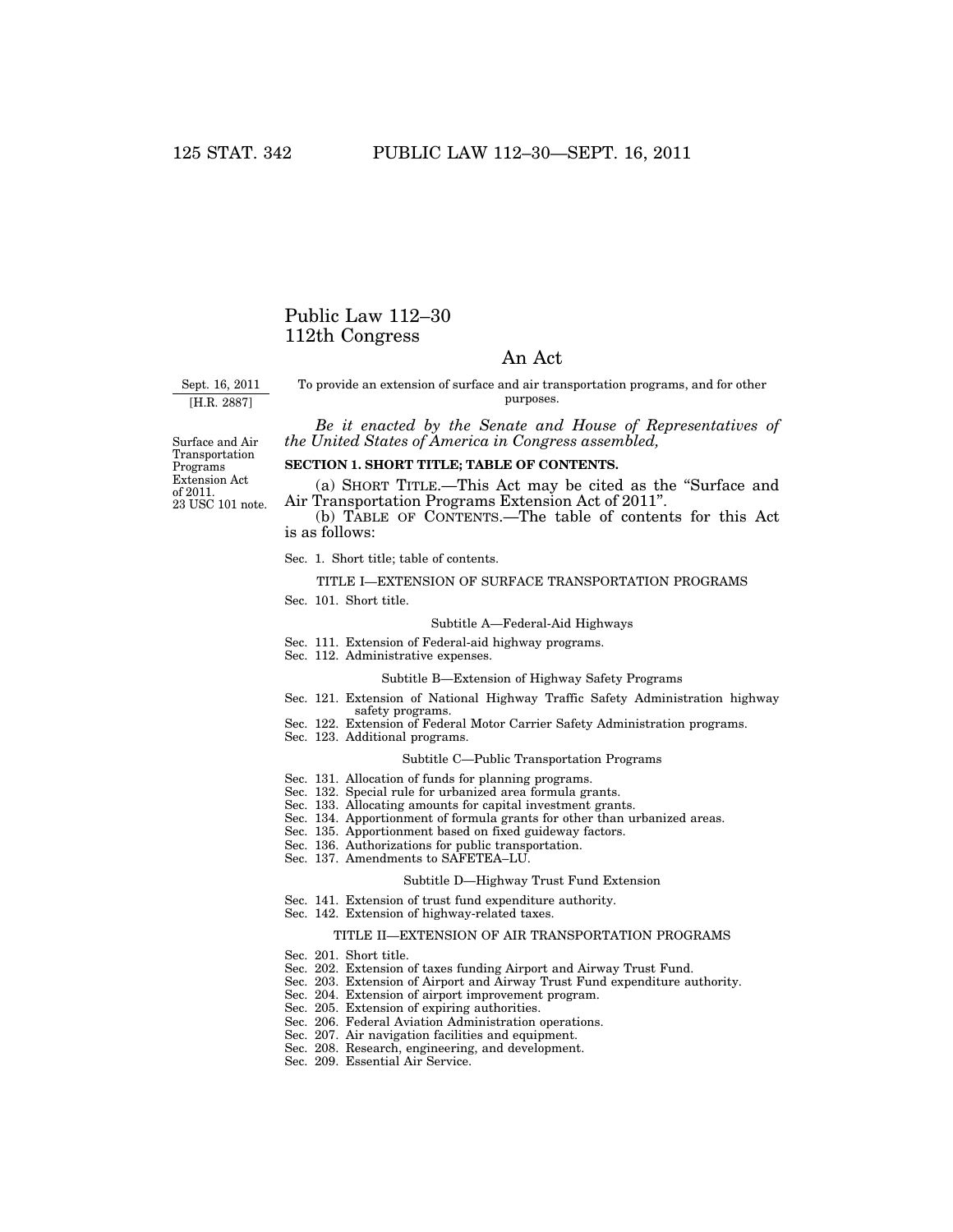## **TITLE I—EXTENSION OF SURFACE TRANSPORTATION PROGRAMS**

#### **SEC. 101. SHORT TITLE.**

This title may be cited as the ''Surface Transportation Extension Act of 2011, Part II''.

## **Subtitle A—Federal-Aid Highways**

## **SEC. 111. EXTENSION OF FEDERAL-AID HIGHWAY PROGRAMS.**

(a) IN GENERAL.—Except as provided in this title, requirements, authorities, conditions, eligibilities, limitations, and other provisions authorized under titles I, V, and VI of SAFETEA–LU (Public Law 109–59), the SAFETEA–LU Technical Corrections Act of 2008 (Public Law 110–244), titles I and VI of the Intermodal Surface Transportation Act of 1991 (Public Law 102–240), titles I and V of the Transportation Equity Act for the 21st Century (Public Law 105–178), and title 23, United States Code (excluding chapter 4 of that title), which would otherwise expire on or cease to apply after September 30, 2011, under section 411(a) of the Surface Transportation Extension Act of 2010 (title IV of Public Law 111– 147) are incorporated by reference and shall continue in effect until March 31, 2012.

(b) AUTHORIZATION OF APPROPRIATIONS.—Except as provided in section 112, there is authorized to be appropriated out of the Highway Trust Fund (other than the Mass Transit Account) for the period beginning on October 1, 2011, and ending on March 31, 2012, a sum equal to  $\frac{1}{2}$  of the total amount authorized to be appropriated out of the Highway Trust Fund for programs, projects, and activities for fiscal year 2011 under titles I, V, and VI of SAFETEA–LU (119 Stat. 1144) and title 23, United States Code (excluding chapter 4 of that title).<br>
(c) USE OF FUNDS.—

(1) FISCAL YEAR 2012.—Except as otherwise expressly provided in this title, funds authorized to be appropriated under subsection (b) for the period beginning on October 1, 2011, and ending on March 31, 2012, shall be distributed, administered, limited, and made available for obligation in the same manner and at the same level as  $\frac{1}{2}$  of the total amount of funds authorized to be appropriated out of the Highway Trust Fund for fiscal year 2011 to carry out programs, projects, activities, eligibilities, and requirements under SAFETEA–LU (Public Law 109–59), the SAFETEA–LU Technical Corrections Act of 2008 (Public Law 110–244), titles I and VI of the Intermodal Surface Transportation Act of 1991 (Public Law 102– 240), titles I and V of the Transportation Equity Act for the 21st Century (Public Law 105–178), and title 23, United States Code (excluding chapter 4 of that title).

(2) CALCULATION.—The amounts authorized to be appropriated under subsection (b) shall be calculated taking into account any rescission or cancellation of funds or contract authority for fiscal year 2011 required by the Department of Defense and Full-Year Continuing Appropriations Act, 2011 (Public Law 112–10) or any other law.

(3) CONTRACT AUTHORITY.—

23 USC 101 note. Surface Transportation Extension Act of 2011, Part II.

Expiration date.

Time period.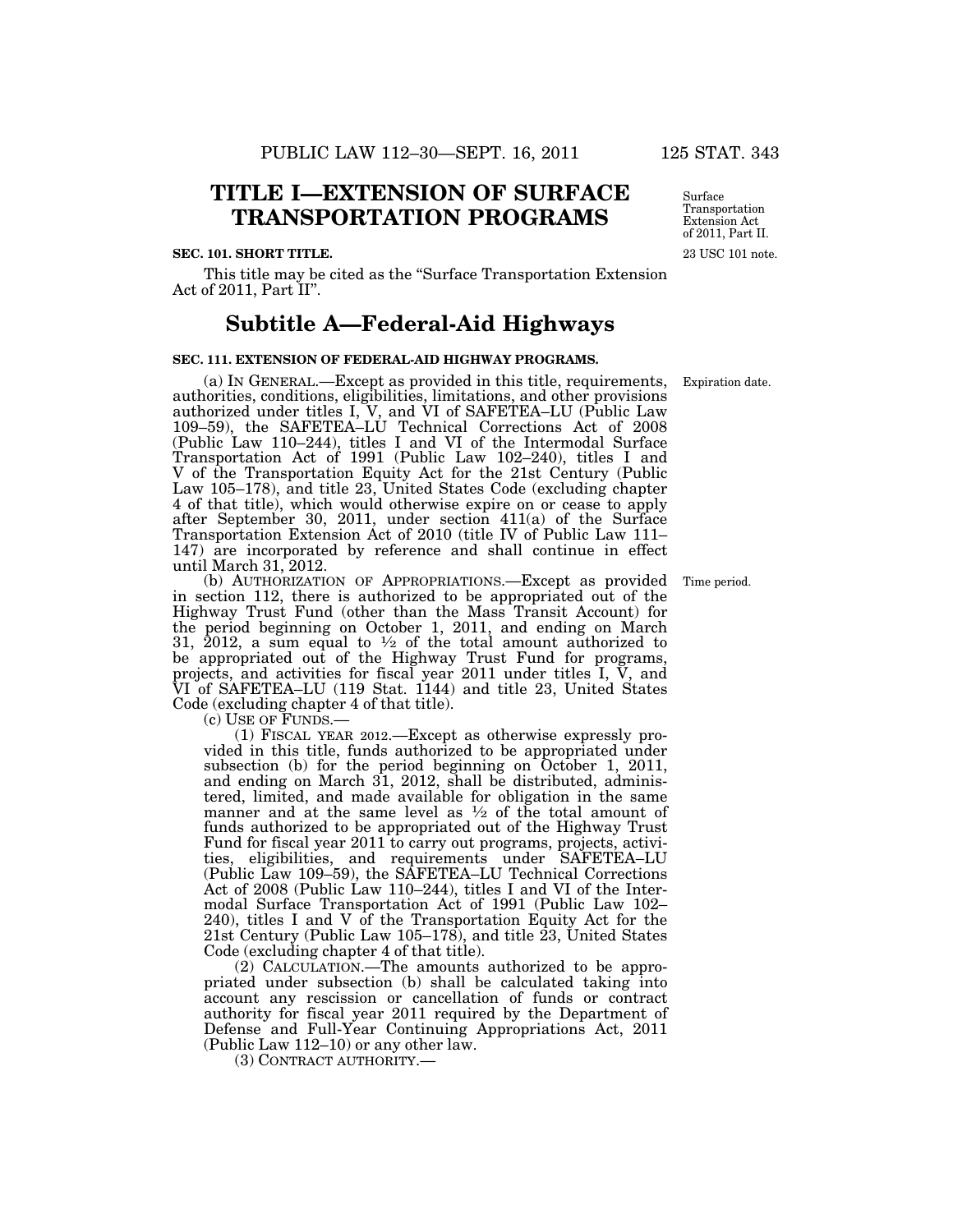(A) IN GENERAL.—Except as provided in subparagraph (B), funds authorized to be appropriated under this section shall be available for obligation and shall be administered in the same manner as if such funds were apportioned under chapter 1 of title 23, United States Code, and for the period beginning on October 1, 2011, and ending on March 31, 2012, shall be subject to a limitation on obligations for Federal-aid highways and highway safety construction programs included in an Act making appropriations for fiscal year 2012 or a portion of that fiscal year, except that during such period obligations subject to such limitation shall not exceed  $\frac{1}{2}$  of the limitation on obligations included in an Act making appropriations for fiscal year 2012.

(B) EXCEPTIONS.—A limitation on obligations described in subparagraph (A) shall not apply to any obligation under—

(i) section 125 of title 23, United States Code; or

(ii) section 105 of title 23, United States Code, for the period beginning on October 1, 2011, and ending on March 31, 2012, only in an amount equal to \$319,500,000.

(4) CALCULATIONS FOR DISTRIBUTION OF OBLIGATION LIMITA-TION.—Upon enactment of an Act making appropriations for the Department of Transportation for fiscal year 2012 (other than an Act or resolution making continuing appropriations), the Secretary shall—

(A) as necessary for purposes of making the calculations for the distribution of any obligation limitation under such Act, annualize the amount of contract authority provided under this title for the period beginning on October 1, 2011, and ending on March 31, 2012, for Federal-aid highways and highway safety construction programs; and

(B) multiply the resulting distribution of any obligation limitation under such Act by 1⁄2.

(d) EXTENSION AND FLEXIBILITY FOR CERTAIN ALLOCATED PRO-GRAMS.

Time period.

(1) FISCAL YEAR 2012.—Notwithstanding any other provision of law, for the period beginning on October 1, 2011, and ending on March 31, 2012, the portion of the share of funds of a State under subsection (b) determined by  $\frac{1}{2}$  of the amount that the State received or was authorized to receive for fiscal year 2011 to carry out sections 1301, 1302, 1307, 1702, and 1934 of SAFETEA–LU (119 Stat. 1198, 1204, 1217, 1256, and 1485) and section 144(f)(1) of title 23, United States Code, shall be—

(A) made available to the State for programs apportioned under sections 104(b) and 144 of title 23, United States Code, and in the same proportion for each such program that—

(i) the amount apportioned to the State for that program for fiscal year 2011; bears to

(ii) the amount apportioned to the State for fiscal year 2011 for all programs apportioned under such sections of such Code; and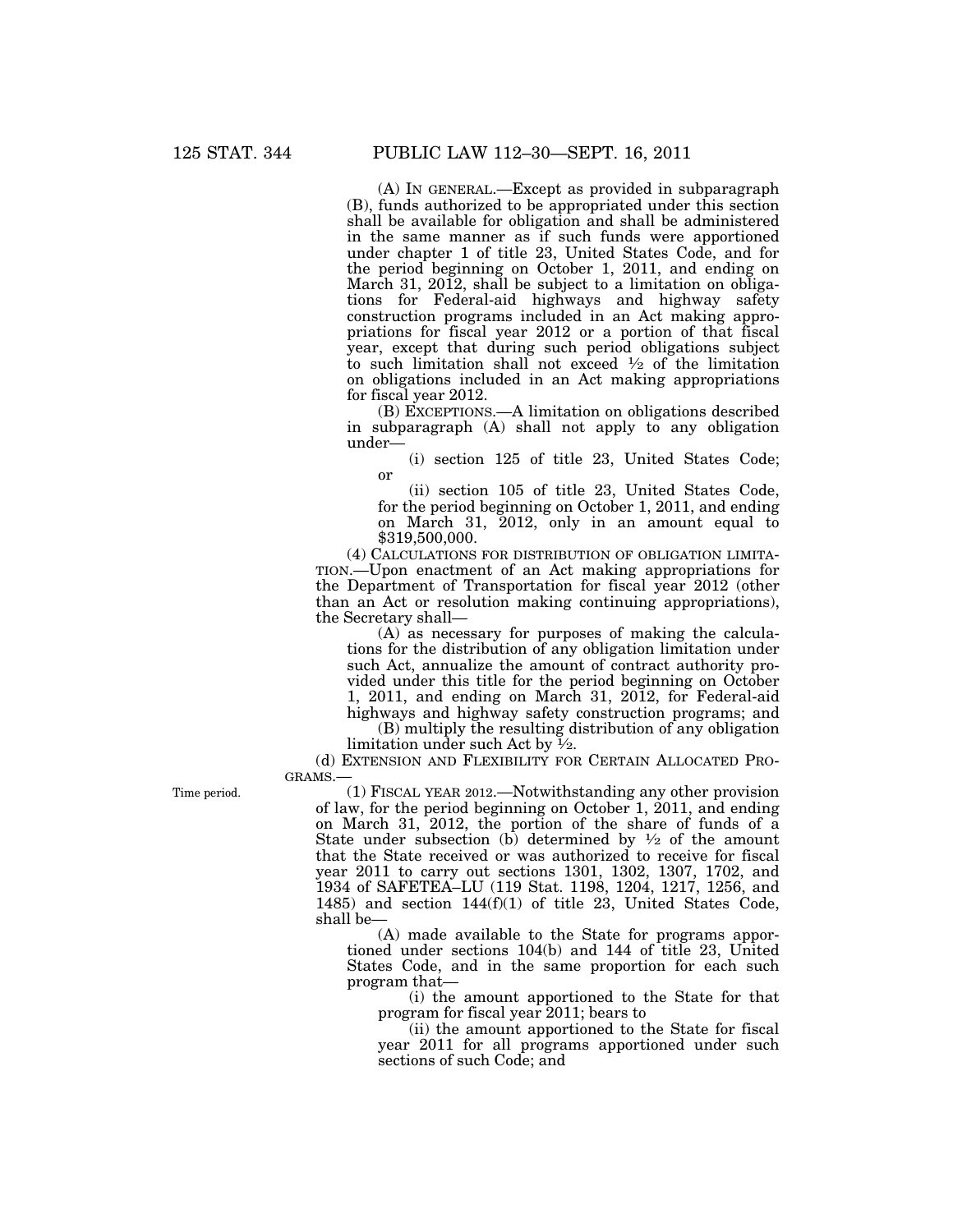(B) administered in the same manner and with the same period of availability as such funding is administered under programs identified in subparagraph (A), except that no funds may be used to carry out the project described in section 1307(d)(1) of SAFETEA–LU (119 Stat. 1217; 122 Stat. 1577).<br>(2) TERRITORIES AND PUERTO RICO.

(A) FISCAL YEAR 2012.—Notwithstanding any other provision of law, for the period beginning on October 1, 2011, and ending on March 31, 2012, the portion of the share of funds of a territory or Puerto Rico under subsection (b) determined by  $\frac{1}{2}$  of the amount that the territory or Puerto Rico received or was authorized to receive for fiscal year 2011 to carry out section 1934 of SAFETEA– LU (119 Stat. 1485), shall be—

(i) for a territory, made available and administered in the same manner as funding is made available and administered under section 215 of title 23, United States Code; and

(ii) for Puerto Rico, made available and administered in the same manner as funding is made available and administered under section 165 of title 23, United States Code.

(B) TERRITORY DEFINED.—In this paragraph, the term ''territory'' means any of the following territories of the United States: American Samoa, the Commonwealth of the Northern Mariana Islands, Guam, or the United States Virgin Islands.

(3) ADDITIONAL FUNDS.—

(A) IN GENERAL.—No additional funds shall be provided for any project or activity under subsection (c), or paragraph (1) of this subsection, that the Secretary of Transportation determines was sufficiently funded before or during fiscal year 2011 to achieve the authorized purpose of the project or activity.

(B) RESERVATION AND REDISTRIBUTION OF FUNDS.— Funds made available in accordance with paragraph (1) of subsection (c) or paragraph (1) of this subsection for a project or activity described in subparagraph (A) shall be—

(i) reserved by the Secretary of Transportation; and

(ii) distributed to each State in accordance with paragraph (1) of subsection (c), or paragraph (1) of this subsection, as appropriate, for use in carrying out other highway projects and activities extended by subsection (c) or this subsection, in the proportion that—

(I) the total amount of funds made available for fiscal year 2011 for projects and activities described in subparagraph  $(A)$  in the State; bears to

(II) the total amount of funds made available for fiscal year 2011 for those projects and activities in all States.

(e) EXTENSION OF AUTHORIZATIONS UNDER TITLE V OF SAFETEA–LU.—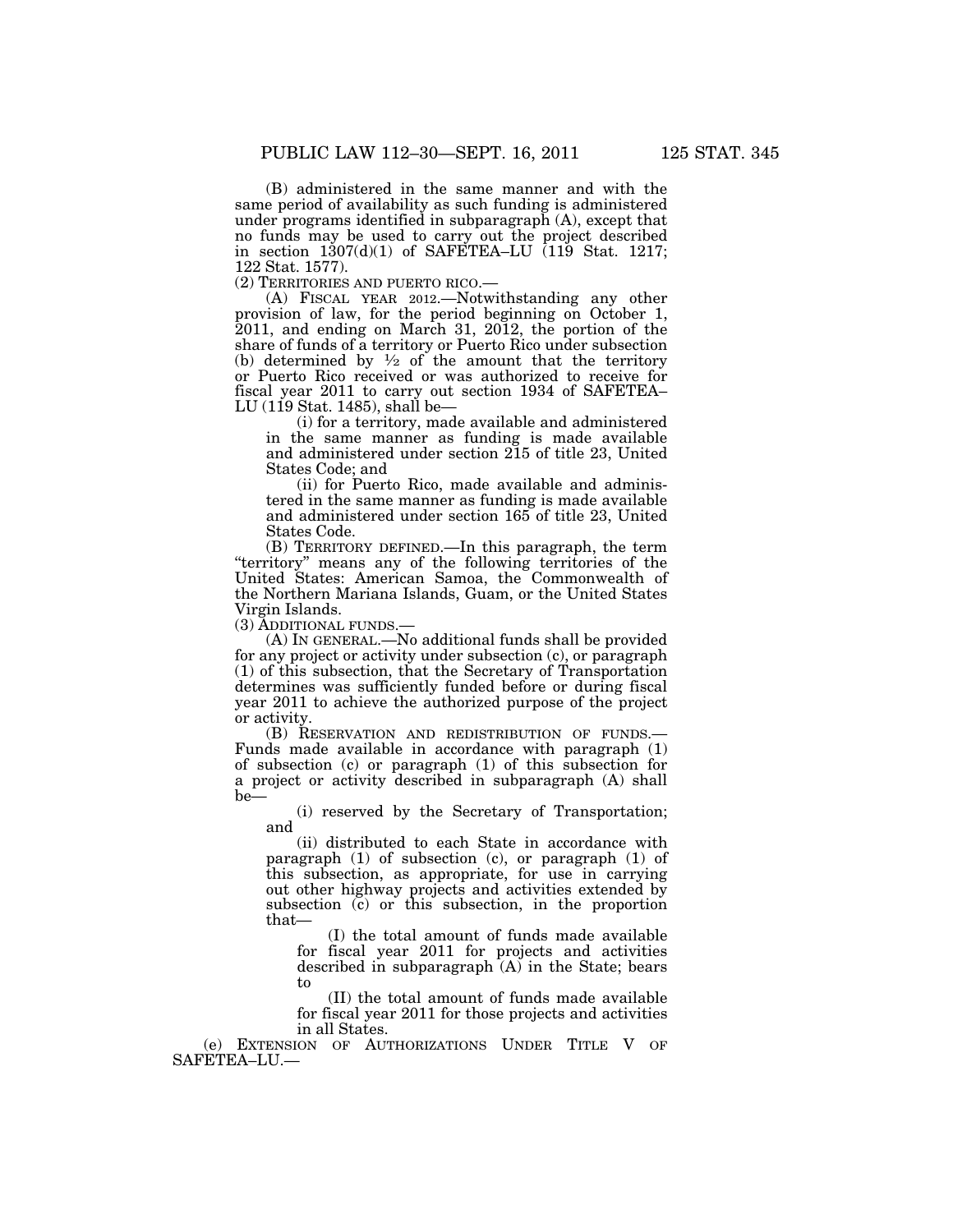Time period.

(1) IN GENERAL.—The programs authorized under paragraphs (1) through (5) of section 5101(a) of SAFETEA–LU (119 Stat. 1779) shall be continued for the period beginning on October 1, 2011, and ending on March 31, 2012, at  $\frac{1}{2}$ of the funding levels authorized for those programs for fiscal year 2011.

(2) DISTRIBUTION OF FUNDS.—Funds for programs continued under paragraph (1) shall be distributed to major program areas under those programs in the same proportions as funds were allocated for those program areas for fiscal year 2011, except that designations for specific activities shall not be required to be continued for the period beginning on October 1, 2011, and ending on March 31, 2012.

(3) ADDITIONAL FUNDS.— (A) IN GENERAL.—No additional funds shall be provided for any project or activity under this subsection that the Secretary of Transportation determines was sufficiently funded before or during fiscal year 2011 to achieve the authorized purpose of the project or activity.

(B) DISTRIBUTION.—Funds that would have been made available under paragraph (1) for a project or activity but for the prohibition under subparagraph (A) shall be distributed in accordance with paragraph (2).

#### **SEC. 112. ADMINISTRATIVE EXPENSES.**

(a) AUTHORIZATION OF CONTRACT AUTHORITY.—Notwithstanding any other provision of this title or any other law, there is authorized to be appropriated from the Highway Trust Fund (other than the Mass Transit Account), from amounts provided under section 111, for administrative expenses of the Federal-aid highway program \$196,427,625 for the period beginning on October 1, 2011, and ending on March 31, 2012.

(b) CONTRACT AUTHORITY.—Funds authorized to be appropriated by this section shall be—

(1) available for obligation, and shall be administered, in the same manner as if such funds were apportioned under chapter 1 of title 23, United States Code; and

(2) subject to a limitation on obligations for Federal-aid highways and highway safety construction programs, except that such funds shall remain available until expended.

## **Subtitle B—Extension of Highway Safety Programs**

### **SEC. 121. EXTENSION OF NATIONAL HIGHWAY TRAFFIC SAFETY ADMINISTRATION HIGHWAY SAFETY PROGRAMS.**

(a) CHAPTER 4 HIGHWAY SAFETY PROGRAMS.—Section 2001(a)(1) of SAFETEA–LU (119 Stat. 1519) is amended by striking ''and \$235,000,000 for fiscal year 2011.'' and inserting ''\$235,000,000 for fiscal year 2011, and \$117,500,000 for the period beginning on October 1, 2011, and ending on March 31, 2012."

(b) HIGHWAY SAFETY RESEARCH AND DEVELOPMENT.—Section  $2001(a)(2)$  of SAFETEA–LU (119 Stat. 1519) is amended by striking "and \$108,244,000 for fiscal year 2011." and inserting "\$108,244,000" for fiscal year 2011, and \$54,122,000 for the period beginning on October 1, 2011, and ending on March 31, 2012.''.

Highways.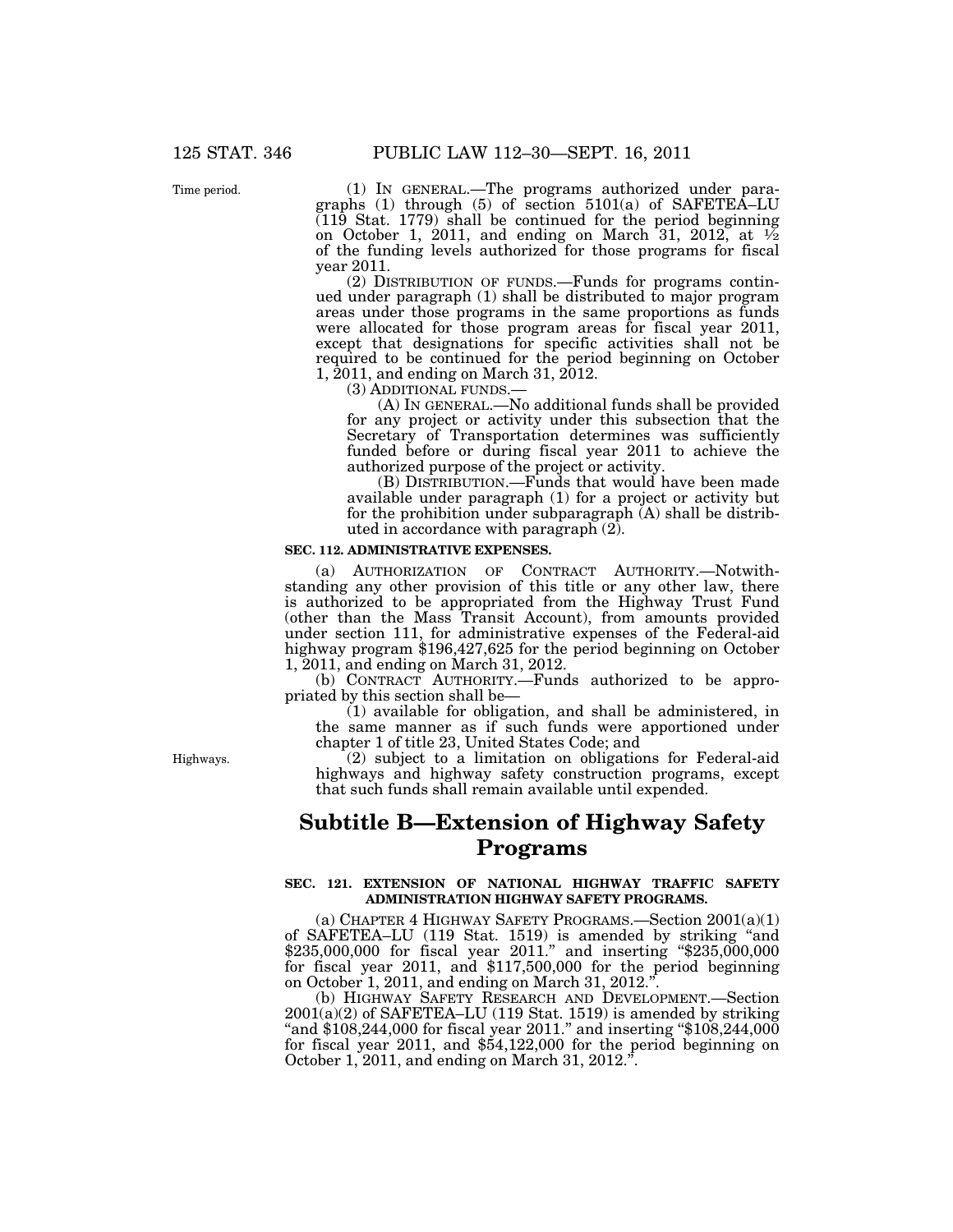(c) OCCUPANT PROTECTION INCENTIVE GRANTS.— (1) EXTENSION OF PROGRAM.—Section 405(a) of title 23, United States Code, is amended—

(A) in paragraph  $(3)$  by striking "8" and inserting "9"; and

 $(B)$  in paragraph  $(4)(C)$  by striking "fifth through eighth" and inserting "fifth through ninth".

 $(2)$  AUTHORIZATION OF APPROPRIATIONS.—Section  $2001(a)(3)$ of SAFETEA–LU (119 Stat. 1519) is amended by striking ''and \$25,000,000 for fiscal year 2011.'' and inserting ''\$25,000,000 for fiscal year 2011, and \$12,500,000 for the period beginning on October 1, 2011, and ending on March 31, 2012.''.

(d) SAFETY BELT PERFORMANCE GRANTS.—Section 2001(a)(4) of SAFETEA–LU (119 Stat. 1519) is amended by striking ''and \$124,500,000 for fiscal year 2011." and inserting "\$124,500,000 for fiscal year 2011, and \$24,250,000 for the period beginning on October 1, 2011, and ending on March 31, 2012."

(e) STATE TRAFFIC SAFETY INFORMATION SYSTEM IMPROVE-MENTS.—Section 2001(a)(5) of SAFETEA–LU (119 Stat. 1519) is amended by striking ''and \$34,500,000 for fiscal year 2011.'' and inserting ''\$34,500,000 for fiscal year 2011, and \$17,250,000 for the period beginning on October 1, 2011, and ending on March 31, 2012.''.

(f) ALCOHOL-IMPAIRED DRIVING COUNTERMEASURES INCENTIVE GRANT PROGRAM.—

(1) EXTENSION OF PROGRAM.—Section 410 of title 23, United States Code, is amended—

 $(A)$  in subsection  $(a)(3)(C)$  by striking "in each of" and all that follows through "fiscal years" and inserting "in each of the fifth through eleventh fiscal years''; and

(B) in subsection  $(b)(2)(C)$  by striking "fiscal years 2008, 2009, 2010, and 2011'' and inserting ''each of fiscal years 2008 through 2012''.

(2) AUTHORIZATION OF APPROPRIATIONS.—Section 2001(a)(6) of SAFETEA–LU (119 Stat. 1519) is amended by striking ''and \$139,000,000 for fiscal year 2011." and inserting "\$139,000,000 for fiscal year 2011, and \$69,500,000 for the period beginning on October 1, 2011, and ending on March 31, 2012.''.

(g) NATIONAL DRIVER REGISTER.—Section 2001(a)(7) of SAFETEA–LU (119 Stat. 1520) is amended by striking "and \$4,116,000 for fiscal year 2011.'' and inserting ''\$4,116,000 for fiscal year 2011, and \$2,058,000 for the period beginning on October 1, 2011, and ending on March 31, 2012.''.

(h) HIGH VISIBILITY ENFORCEMENT PROGRAM.—

(1) EXTENSION OF PROGRAM.—Section 2009(a) of SAFETEA– LU (23 U.S.C. 402 note) is amended by striking "2011" and

inserting "2012".

(2) AUTHORIZATION OF APPROPRIATIONS.—Section  $2001(a)(8)$ of SAFETEA–LU (119 Stat. 1520) is amended by striking ''and \$29,000,000 for fiscal year 2011.'' and inserting ''\$29,000,000 for fiscal year 2011, and \$14,500,000 for the period beginning on October 1, 2011, and ending on March 31, 2012.''.

(i) MOTORCYCLIST SAFETY.—

(1) EXTENSION OF PROGRAM.—Section  $2010(d)(1)(B)$  of SAFETEA–LU (23 U.S.C. 402 note) is amended by striking ''fourth, fifth, and sixth'' and inserting ''fourth, fifth, sixth, and seventh''.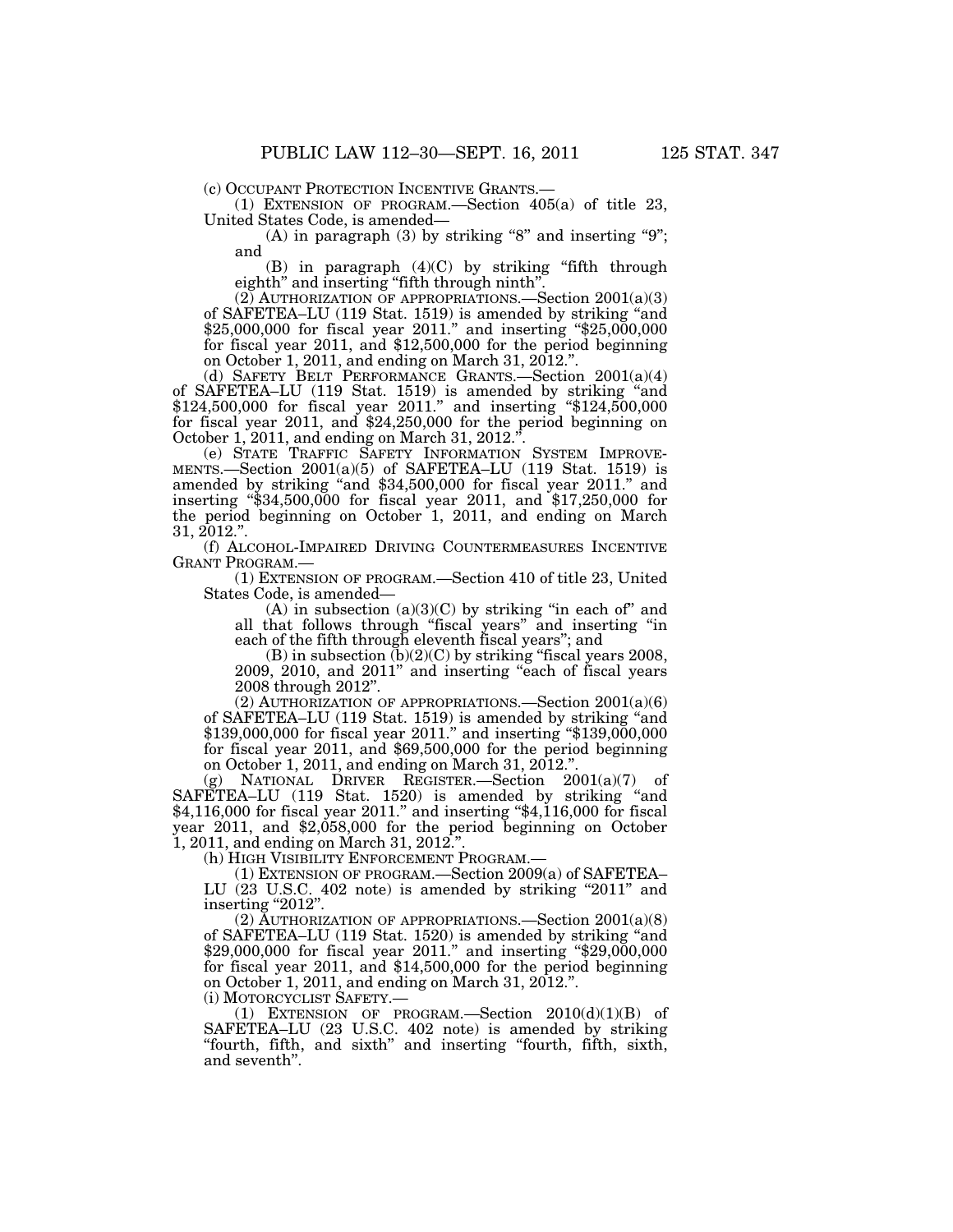(2) AUTHORIZATION OF APPROPRIATIONS.—Section  $2001(a)(9)$ of SAFETEA–LU (119 Stat. 1520) is amended by striking ''and \$7,000,000 for fiscal year 2011.'' and inserting ''\$7,000,000 for fiscal year 2011, and \$3,500,000 for the period beginning on October 1, 2011, and ending on March 31, 2012.".

(j) CHILD SAFETY AND CHILD BOOSTER SEAT SAFETY INCENTIVE GRANTS.—

(1) EXTENSION OF PROGRAM.—Section 2011(c)(2) of SAFETEA–LU (23 U.S.C. 405 note) is amended by striking ''fourth, fifth, and sixth fiscal years'' and inserting ''fourth, fifth, sixth, and seventh fiscal years''.

(2) AUTHORIZATION OF APPROPRIATIONS.—Section  $2001(a)(10)$  of SAFETEA–LU (119 Stat. 1520) is amended by striking ''and \$7,000,000 for fiscal year 2011.'' and inserting  $*57,000,000$  for fiscal year 2011, and \$3,500,000 for the period beginning on October 1, 2011, and ending on March 31, 2012.''.

 $(k)$  ADMINISTRATIVE EXPENSES.—Section  $2001(a)(11)$  of SAFETEA–LU (119 Stat. 1520) is amended by striking "and \$25,328,000 for fiscal year 2011.'' and inserting ''\$25,328,000 for fiscal year 2011, and \$12,664,000 for the period beginning on October 1, 2011, and ending on March 31, 2012."

(l) APPLICABILITY OF TITLE 23.—Section 2001(c) of SAFETEA– LU (119 Stat. 1520) is amended by striking "2011" and inserting  $"2012"$ .

(m) DRUG-IMPAIRED DRIVING ENFORCEMENT.—Section 2013(f) of SAFETEA–LU (23 U.S.C. 403 note) is amended by striking " $2011$ " and inserting " $2012$ ".

(n) OLDER DRIVER SAFETY; LAW ENFORCEMENT TRAINING.— Section 2017 of SAFETEA–LU is amended—

 $(1)$  in subsection  $(a)(1)$  (119 Stat. 1541), by striking "2011" and inserting "2012"; and

 $(2)$  in subsection  $(b)(2)$   $(23 \text{ U.S.C. } 402 \text{ note})$ , by striking " $2011$ " and inserting " $2012$ ".

### **SEC. 122. EXTENSION OF FEDERAL MOTOR CARRIER SAFETY ADMINIS-TRATION PROGRAMS.**

(a) MOTOR CARRIER SAFETY GRANTS.—Section 31104(a) of title 49, United States Code, is amended—

(1) by striking ''and'' at the end of paragraphs (5) and  $(6);$ 

(2) by striking the period at the end of paragraph (7) and inserting ''; and''; and

(3) by adding at the end the following:

" $(8)$  \$106,000,000 for the period beginning on October 1, 2011, and ending on March 31, 2012.''.

(b) ADMINISTRATIVE EXPENSES.—Section 31104(i)(1) of title 49, United States Code, is amended—

(1) by striking "and" at the end of subparagraphs  $(E)$  and (F);

(2) by striking the period at the end of subparagraph (G) and inserting ''; and''; and

(3) by adding at the end the following:

''(H) \$122,072,000 for the period beginning on October 1, 2011, and ending on March 31, 2012.''.

(c) GRANT PROGRAMS.—Section 4101(c) of SAFETEA–LU (119 Stat. 1715) is amended—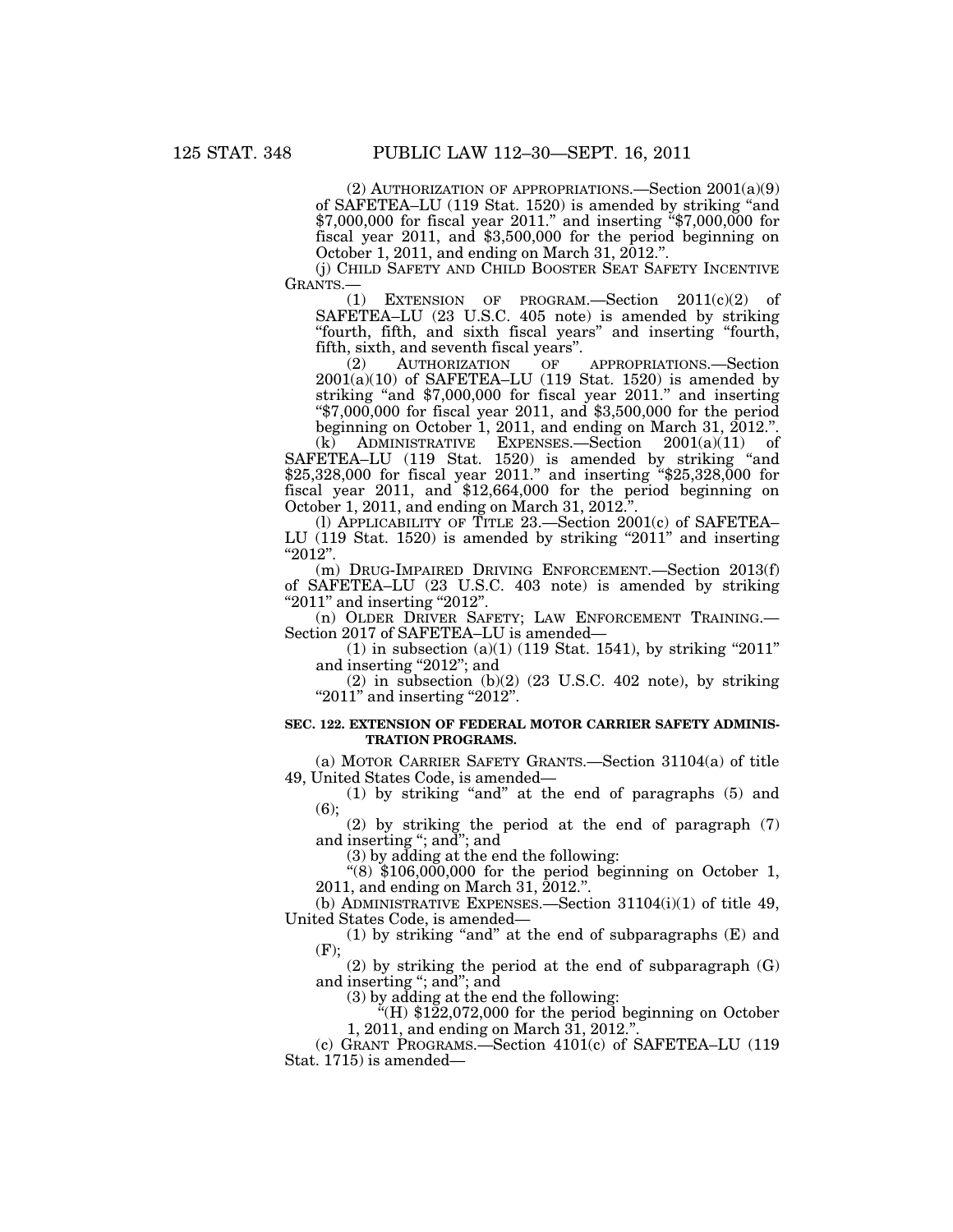$(1)$  in paragraph  $(1)$  by inserting "and \$15,000,000 for the period beginning on October 1, 2011, and ending on March 31, 2012" before the period at the end;  $\overline{31}$ , 2012" before the period at the end;<br>(2) in paragraph (2) by inserting "and \$16,000,000 for the

period beginning on October 1, 2011, and ending on March 31, 2012'' before the period at the end;

 $(3)$  in paragraph  $(3)$  by inserting "and \$2,500,000 for the period beginning on October 1, 2011, and ending on March 31, 2012'' before the period at the end;

(4) in paragraph (4) by inserting "and  $$12,500,000$  for the period beginning on October 1, 2011, and ending on March 31, 2012'' before the period at the end; and

 $(5)$  in paragraph  $(5)$  by inserting "and \$1,500,000 for the period beginning on October 1, 2011, and ending on March 31, 2012'' before the period at the end.

(d) HIGH-PRIORITY ACTIVITIES.—Section  $31104(k)(2)$  of title 49, United States Code, is amended by striking "2011" and inserting " $2011$  and \$7,500,000 for the period beginning on October 1, 2011, and ending on March 31, 2012,''.

(e) NEW ENTRANT AUDITS.—Section  $31144(g)(5)(B)$  of title 49, United States Code, is amended by striking "fiscal year" inserting ''fiscal year and up to \$14,500,000 for the period beginning on October 1, 2011, and ending on March 31, 2012,''.

(f) OUTREACH AND EDUCATION.—Section 4127(e) of SAFETEA– LU (119 Stat. 1741) is amended by striking "2011" and inserting "2011 (and \$500,000 to the Federal Motor Carrier Safety Administration, and \$1,500,000 to the National Highway Traffic Safety Administration, for the period beginning on October 1, 2011, and ending on March 31,  $201\overline{2}$ ".

(g) GRANT PROGRAM FOR COMMERCIAL MOTOR VEHICLE OPERA-TORS.—Section 4134(c) of SAFETEA–LU (119 Stat. 1744) is amended by striking "2011" and inserting "2011 and \$500,000 for the period beginning on October 1, 2011, and ending on March 31, 2012,''.

(h) MOTOR CARRIER SAFETY ADVISORY COMMITTEE.—Section 4144(d) of SAFETEA–LU (119 Stat. 1748) is amended by striking ''September 30, 2011'' and inserting ''March 31, 2012''.

(i) WORKING GROUP FOR DEVELOPMENT OF PRACTICES AND PROCEDURES TO ENHANCE FEDERAL-STATE RELATIONS.—Section 4213(d) of SAFETEA–LU (49 U.S.C. 14710 note; 119 Stat. 1759) is amended by striking ''September 30, 2011'' and inserting ''March 31, 2012''.

#### **SEC. 123. ADDITIONAL PROGRAMS.**

(a) HAZARDOUS MATERIALS RESEARCH PROJECTS.—Section 7131(c) of SAFETEA–LU (119 Stat. 1910) is amended by striking "2011" and inserting "2011 and \$580,000 for the period beginning on October 1, 2011, and ending on March 31, 2012,''.

(b) DINGELL-JOHNSON SPORT FISH RESTORATION ACT.—Section 4 of the Dingell-Johnson Sport Fish Restoration Act (16 U.S.C. 777c) is amended—

 $(1)$  in subsection  $(a)$  by striking "2011," and inserting "2011 and for the period beginning on October 1, 2011, and ending on March 31, 2012,''; and

(2) in the first sentence of subsection  $(b)(1)(A)$  by striking "2011," inserting "2011 and for the period beginning on October 1, 2011, and ending on March 31, 2012,''.

49 USC 31301 note.

49 USC 31100 note.

49 USC 31100 note.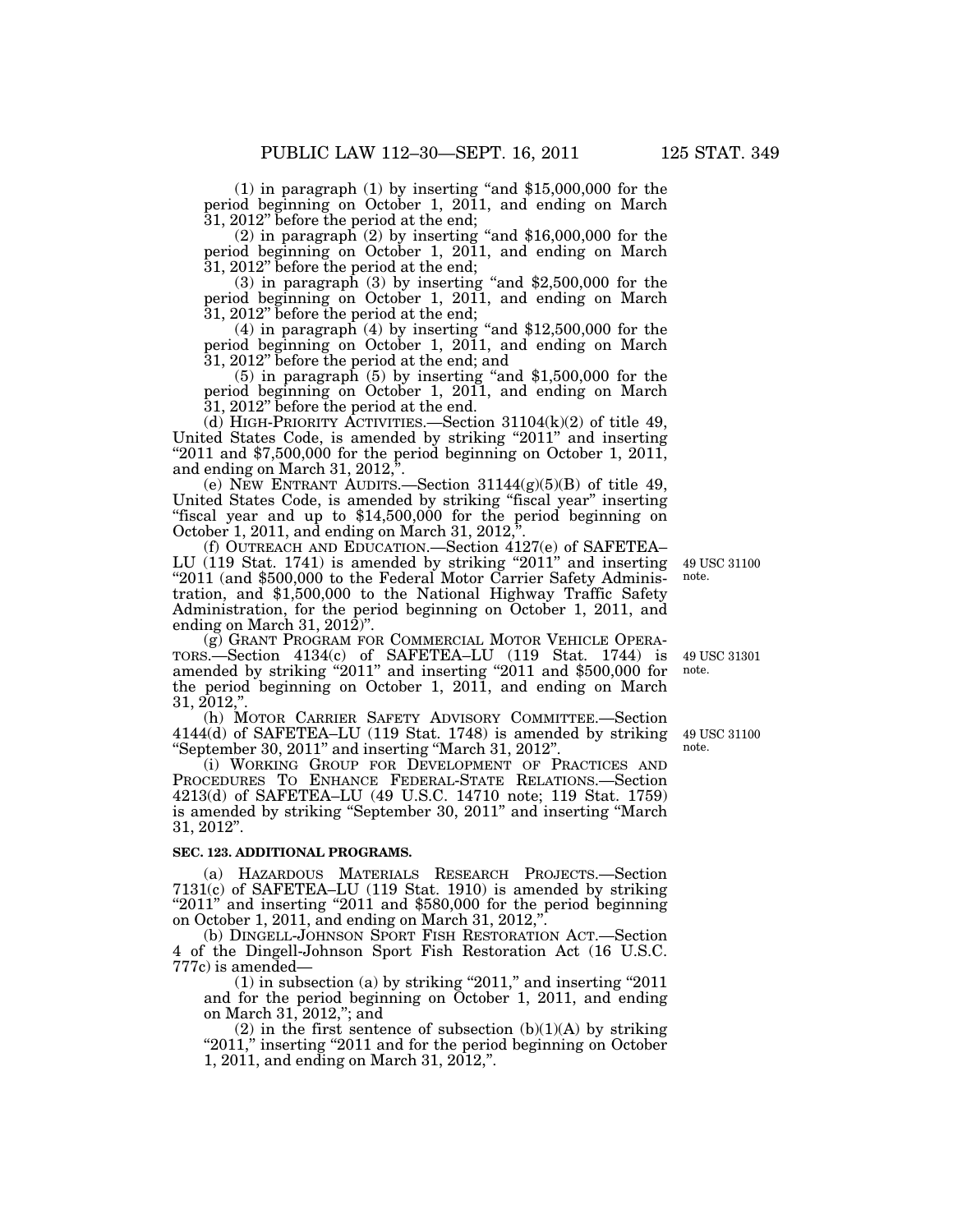## **Subtitle C—Public Transportation Programs**

## **SEC. 131. ALLOCATION OF FUNDS FOR PLANNING PROGRAMS.**

Section 5305(g) of title 49, United States Code, is amended by striking "2011" and inserting "2011 and for the period beginning on October 1, 2011, and ending on March 31, 2012".

## **SEC. 132. SPECIAL RULE FOR URBANIZED AREA FORMULA GRANTS.**

Section 5307(b)(2) of title 49, United States Code, is amended—

(1) by striking the paragraph heading and inserting ''SPE- CIAL RULE FOR FISCAL YEARS 2005 THROUGH 2011 AND THE PERIOD BEGINNING ON OCTOBER 1, 2011, AND ENDING ON MARCH 31, 2012.—'';

 $(2)$  in subparagraph  $(A)$  by striking "2011," and inserting "2011 and the period beginning on October 1, 2011, and ending on March 31, 2012,''; and

 $(3)$  in subparagraph  $(E)$ —

(A) by striking the subparagraph heading and inserting ''MAXIMUM AMOUNTS IN FISCAL YEARS 2008 THROUGH 2011 AND THE PERIOD BEGINNING ON OCTOBER 1, 2011, AND ENDING ON MARCH 31, 2012.—''; and

(B) in the matter preceding clause (i) by striking "2011" and inserting "2011 and during the period beginning on October 1, 2011, and ending on March 31, 2012''.

#### **SEC. 133. ALLOCATING AMOUNTS FOR CAPITAL INVESTMENT GRANTS.**

Section 5309(m) of title 49, United States Code, is amended—  $(1)$  in paragraph  $(2)$ -

(A) by striking the paragraph heading and inserting "FISCAL YEARS 2006 THROUGH 2011 AND THE PERIOD BEGINNING ON OCTOBER 1, 2011, AND ENDING ON MARCH 31, 2012.—'';

(B) in the matter preceding subparagraph (A) by striking "2011" and inserting "2011 and the period beginning on October 1, 2011, and ending on March 31, 2012,"; and

 $(C)$  in subparagraph  $(A)(i)$  by striking "2011" and inserting "2011 and \$100,000,000 for the period beginning on October 1, 2011, and ending on March 31, 2012,'';  $(2)$  in paragraph  $(6)$ 

 $(A)$  in subparagraph  $(B)$  by striking "2011" and inserting "2011 and  $$7,500,000$  shall be available for the period beginning on October 1, 2011, and ending on March 31, 2012,''; and

(B) in subparagraph (C) by striking "2011" and inserting ''2011 and \$2,500,000 shall be available for the period beginning on October 1, 2011, and ending on March 31, 2012,''; and

 $(3)$  in paragraph  $(7)$ —

 $(A)$  in subparagraph  $(A)$ —

(i) in the matter preceding clause (i)—

 $(I)$  in the first sentence by striking "2011" and inserting "2011 and  $$5,000,000$  shall be available for the period beginning on October 1, 2011, and ending on March 31, 2012,''; and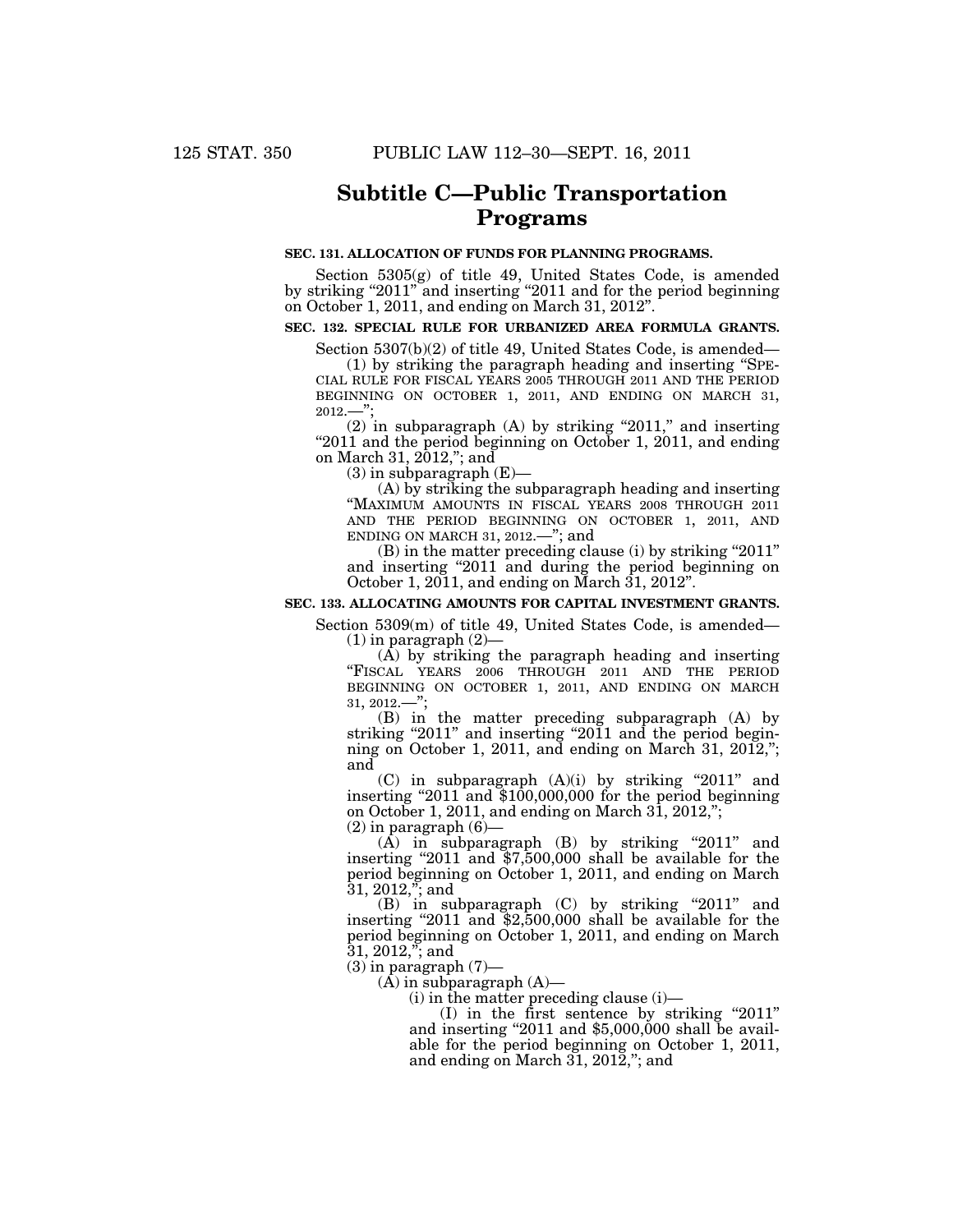(II) in the second sentence by striking ''each fiscal year'';

(ii) in clause (i) by striking ''\$2,500,000'' and inserting ''\$2,500,000 for each fiscal year and \$1,250,000 for the period beginning on October 1, 2011, and ending on March 31,  $20\overline{1}2$ ,";

(iii) in clause (ii) by striking "\$2,500,000" and inserting ''\$2,500,000 for each fiscal year and \$1,250,000 for the period beginning on October 1, 2011, and ending on March 31, 2012,'';

(iv) in clause (iii) by striking " $$1,000,000"$  and inserting "\$1,000,000 for each fiscal year and \$500,000 for the period beginning on October 1, 2011, and ending on March 31, 2012,'';

(v) in clause (iv) by striking " $$1,000,000"$  and inserting ''\$1,000,000 for each fiscal year and \$500,000 for the period beginning on October 1, 2011, and ending on March 31, 2012,'';

(vi) in clause (v) by striking " $$1,000,000"$  and inserting ''\$1,000,000 for each fiscal year and \$500,000 for the period beginning on October 1, 2011, and ending on March 31, 2012,";

(vii) in clause (vi) by striking ''\$1,000,000'' and inserting ''\$1,000,000 for each fiscal year and \$500,000 for the period beginning on October 1, 2011, and ending on March 31, 2012,'';

(viii) in clause (vii) by striking ''\$650,000'' and inserting ''\$650,000 for each fiscal year and \$325,000 for the period beginning on October  $1$ , 2011, and ending on March 31, 2012,''; and

(ix) in clause (viii) by striking ''\$350,000'' and inserting ''\$350,000 for each fiscal year and \$175,000 for the period beginning on October 1, 2011, and ending on March 31, 2012,'';

(B) in subparagraph (B) by adding at the end the following:

''(vii) \$6,750,000 for the period beginning on October 1, 2011, and ending on March 31, 2012.''; (C) in subparagraph (C) by striking ''fiscal year'' and

inserting ''fiscal year and during the period beginning on October 1, 2011, and ending on March 31, 2012,'';

(D) in subparagraph (D) by striking ''fiscal year'' and inserting ''fiscal year and not less than \$17,500,000 shall be available for the period beginning on October 1, 2011, and ending on March 31, 2012,''; and

(E) in subparagraph (E) by striking ''fiscal year'' and inserting ''fiscal year and \$1,500,000 shall be available for the period beginning on October 1, 2011, and ending on March 31, 2012,''.

## **SEC. 134. APPORTIONMENT OF FORMULA GRANTS FOR OTHER THAN URBANIZED AREAS.**

Section  $5311(c)(1)$  of title 49, United States Code, is amended by adding at the end the following:

> ''(G) \$7,500,000 for the period beginning on October 1, 2011, and ending on March 31, 2012.''.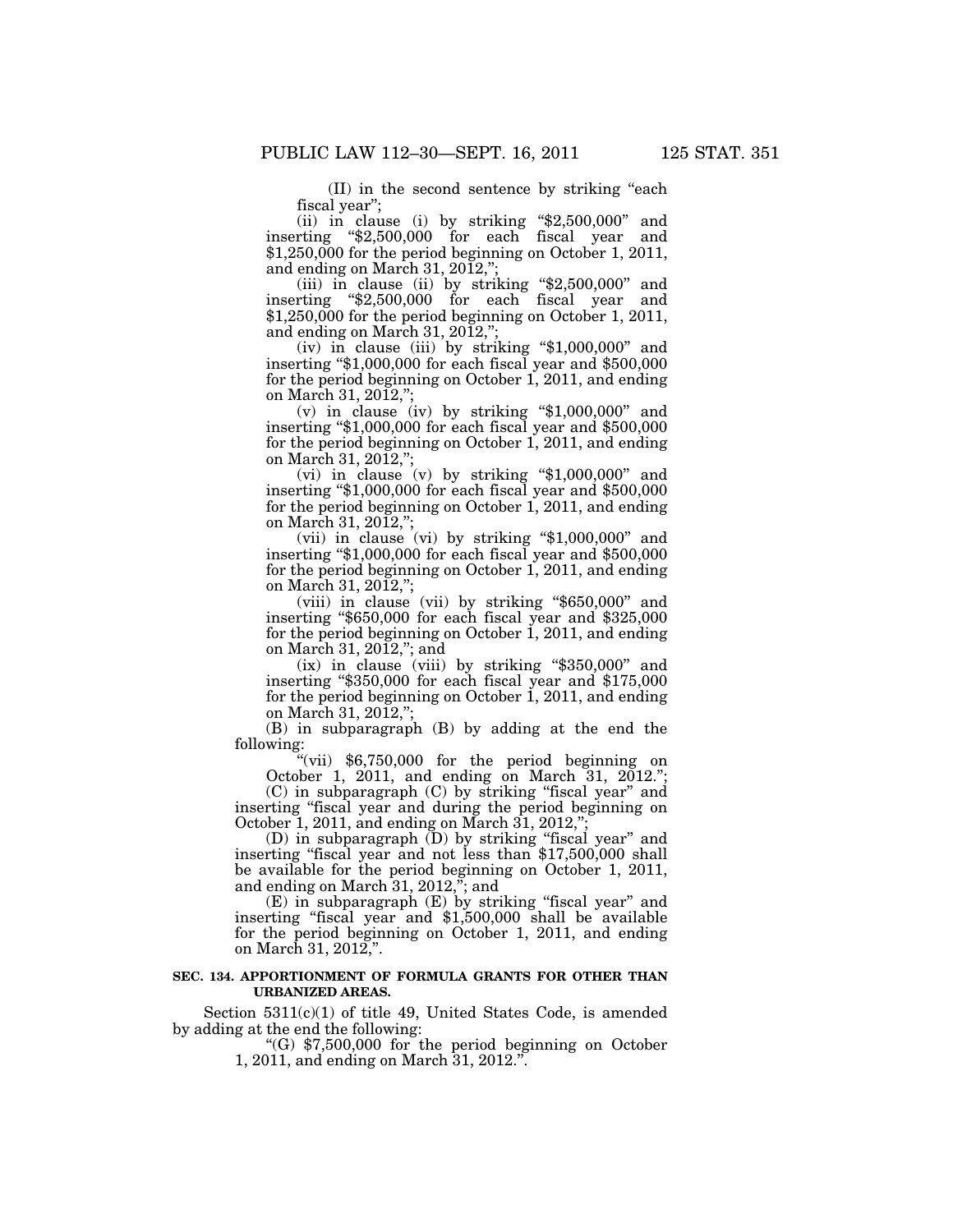## **SEC. 135. APPORTIONMENT BASED ON FIXED GUIDEWAY FACTORS.**

Section 5337 of title 49, United States Code, is amended— (1) in subsection (a), in the matter preceding paragraph

 $(1)$ , by striking "2011" and inserting "2012"; and

 $(2)$  by adding at the end the following:

"(g) SPECIAL RULE FOR OCTOBER 1, 2011, THROUGH MARCH 31, 2012.—The Secretary shall apportion amounts made available for fixed guideway modernization under section 5309 for the period beginning on October 1, 2011, and ending on March 31, 2012, in accordance with subsection (a), except that the Secretary shall apportion 50 percent of each dollar amount specified in subsection  $\overline{(a)}$ .

### **SEC. 136. AUTHORIZATIONS FOR PUBLIC TRANSPORTATION.**

(a) FORMULA AND BUS GRANTS.—Section 5338(b) of title 49, United States Code, is amended—

 $(1)$  in paragraph  $(1)$ —

 $(A)$  by striking "and" at the end of subparagraph  $(E)$ ; (B) by striking the period at the end of subparagraph

(F) and inserting ''; and''; and

(C) by adding at the end the following:

"(G)  $$4,180,282,500$  for the period beginning on October 1, 2011, and ending on March 31, 2012.''; and

 $(2)$  in paragraph  $(2)$ 

 $(A)$  in subparagraph  $(A)$  by striking "and \$113,500,000 for fiscal year 2011" and inserting "\$113,500,000 for fiscal year 2011, and \$56,750,000 for the period beginning on October 1, 2011, and ending on March 31, 2012,'';

(B) in subparagraph (B) by striking ''and \$4,160,365,000 for fiscal year 2011'' and inserting ''\$4,160,365,000 for fiscal year 2011, and \$2,080,182,500 for the period beginning on October 1, 2011, and ending on March 31, 2012,'';

 $(C)$  in subparagraph  $(C)$  by striking "and \$51,500,000 for fiscal year 2011'' and inserting ''\$51,500,000 for fiscal year 2011, and \$25,750,000 for the period beginning on October 1, 2011, and ending on March 31, 2012,'';

(D) in subparagraph (D) by striking ''and \$1,666,500,000 for fiscal year 2011'' and inserting ''\$1,666,500,000 for fiscal year 2011, and \$833,250,000 for the period beginning on October 1, 2011, and ending on March 31, 2012,";

(E) in subparagraph (E) by striking "and \$984,000,000 for fiscal year 2011'' and inserting ''\$984,000,000 for fiscal year 2011, and \$492,000,000 for the period beginning on October 1, 2011, and ending on March 31, 2012,'';

 $(F)$  in subparagraph  $(F)$  by striking "and \$133,500,000 for fiscal year 2011'' and inserting ''\$133,500,000 for fiscal year 2011, and \$66,750,000 for the period beginning on October 1, 2011, and ending on March  $31, 2012,$ "

(G) in subparagraph  $(\bar{G})$  by striking "and \$465,000,000 for fiscal year 2011'' and inserting ''\$465,000,000 for fiscal year 2011, and \$232,500,000 for the period beginning on October 1, 2011, and ending on March  $31$ , 2012,";

(H) in subparagraph  $\overline{H}$ ) by striking "and \$164,500,000 for fiscal year 2011'' and inserting ''\$164,500,000 for fiscal

Time period.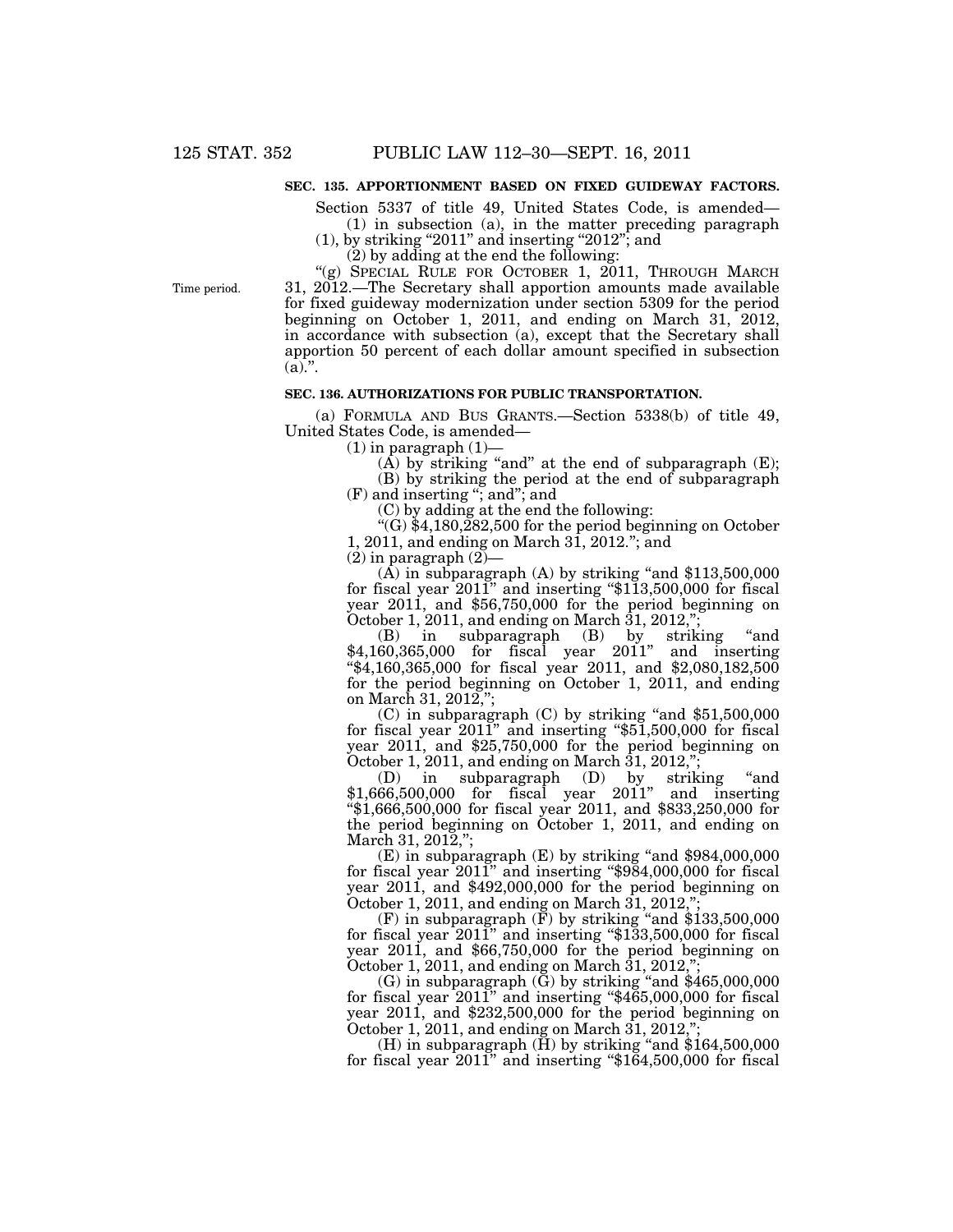year 2011, and \$82,250,000 for the period beginning on

October 1, 2011, and ending on March 31, 2012,";<br>(I) in subparagraph (I) by striking "and \$92,500,000<br>for fiscal year 2011" and inserting "\$92,500,000 for fiscal year 2011, and \$46,250,000 for the period beginning on October 1, 2011, and ending on March  $31, 2012$ ,

(J) in subparagraph  $(J)$  by striking "and \$26,900,000 for fiscal year  $2011$ " and inserting "\$26,900,000 for fiscal year 2011, and \$13,450,000 for the period beginning on October 1, 2011, and ending on March  $31, 2012,$ ";

 $(K)$  in subparagraph  $(K)$  by striking "and \$3,500,000 for fiscal year 2011'' and inserting ''\$3,500,000 for fiscal year 2011, and \$1,750,000 for the period beginning on October 1, 2011, and ending on March 31, 2012,'';

(L) in subparagraph  $(L)$  by striking "and \$25,000,000 for fiscal year  $201\overline{1}$ " and inserting "\$25,000,000 for fiscal year 2011, and \$12,500,000 for the period beginning on October 1, 2011, and ending on March  $31, 2012,$ ";

 $(M)$  in subparagraph  $(M)$  by striking "and \$465,000,000 for fiscal year 2011" and inserting "\$465,000,000 for fiscal year 2011, and \$232,500,000 for the period beginning on October 1, 2011, and ending on March 31, 2012,"; and

(N) in subparagraph  $(N)$  by striking "and \$8,800,000 for fiscal year 2011'' and inserting ''\$8,800,000 for fiscal year 2011, and \$4,400,000 for the period beginning on October 1, 2011, and ending on March  $31, 2012$ ,"

(b) CAPITAL INVESTMENT GRANTS.—Section 5338(c) of title 49, United States Code, is amended—

 $(1)$  by striking "and" at the end of paragraph  $(5)$ ;

(2) by striking the period at the end of paragraph (6) and inserting ''; and''; and

(3) by adding at the end the following:

" $(7)$  \$800,000,000 for the period beginning on October 1, 2011, and ending on March 31, 2012.''.

(c) RESEARCH AND UNIVERSITY RESEARCH CENTERS.—Section 5338(d) of title 49, United States Code, is amended—

(1) in paragraph (1), in the matter preceding subparagraph  $(A)$ , by striking "and \$69,750,000 for fiscal year 2011" and inserting ''\$69,750,000 for fiscal year 2011, and \$29,500,000 for the period beginning on October 1, 2011, and ending on March 31, 2012,"

(2) in paragraph  $(2)(A)$  by striking "2011" each place it appears and inserting "2012"; and

(3) by striking paragraph (3) and inserting the following: ''(3) ADDITIONAL AUTHORIZATIONS.—

"(A) OCTOBER 1, 2011, THROUGH MARCH 31, 2012.—Of amounts authorized to be appropriated for the period beginning on October 1, 2011, and ending on March 31, 2012, under paragraph (1), the Secretary shall allocate for each of the activities and projects described in subparagraphs (A) through (F) of paragraph (1) an amount equal to 50 percent of 85 percent of the amount allocated for fiscal year 2009 under each such subparagraph.

''(B) UNIVERSITY CENTERS PROGRAM.—

"(i) OCTOBER 1, 2011, THROUGH MARCH 31, 2012.—<br>Of the amounts allocated under subparagraph  $(A)(i)$ for the university centers program under section 5506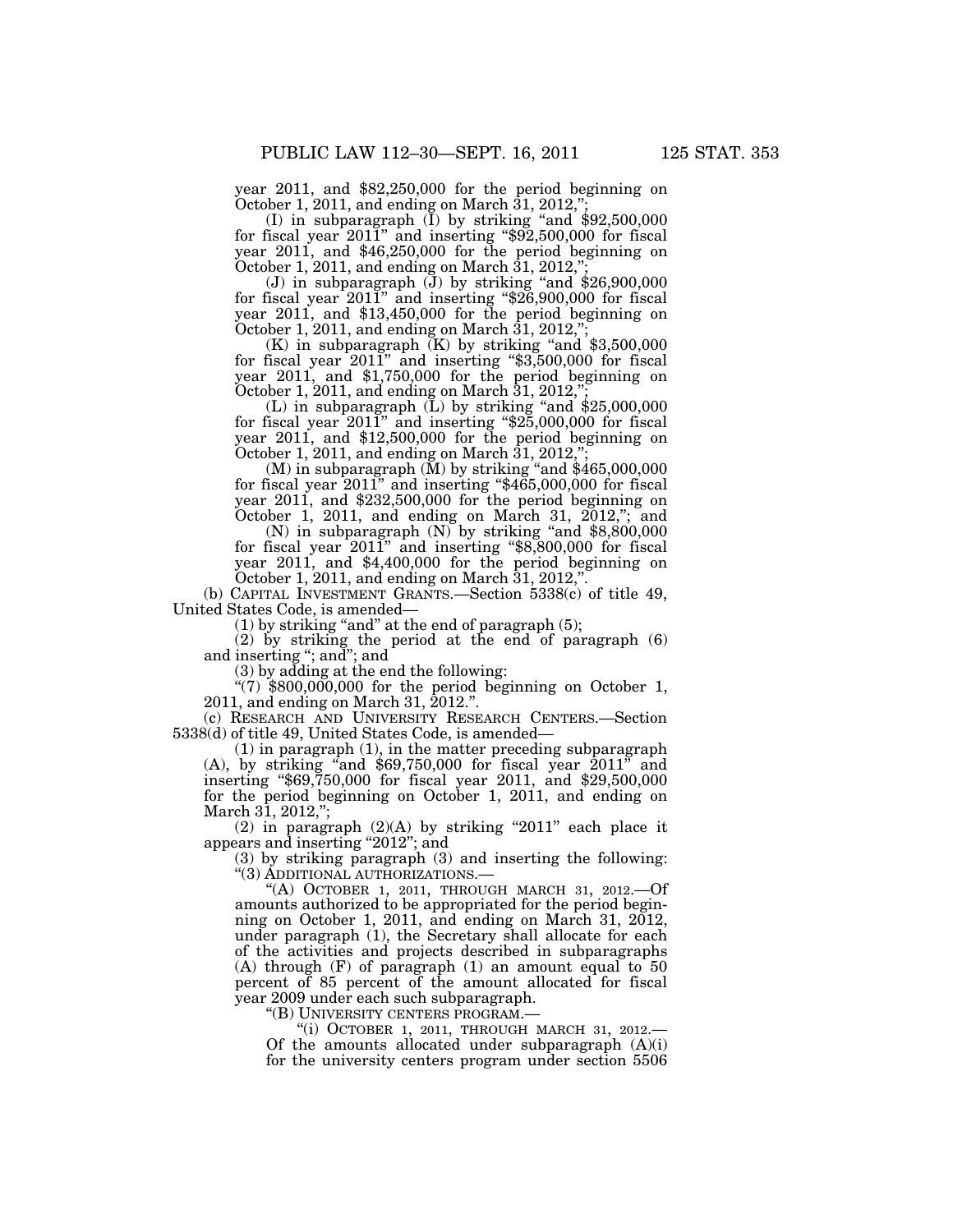for the period beginning on October 1, 2011, and ending on March 31, 2012, the Secretary shall allocate for each program described in clauses (i) through (iii) and  $(v)$  through  $(viii)$  of paragraph  $(2)(A)$  an amount equal to 50 percent of 85 percent of the amount allocated for fiscal year 2009 under each such clause.

''(ii) FUNDING.—If the Secretary determines that a project or activity described in paragraph (2) received sufficient funds in fiscal year 2011, or a previous fiscal year, to carry out the purpose for which the project or activity was authorized, the Secretary may not allocate any amounts under clause (i) for the project or activity for fiscal year 2012, or any subsequent fiscal year.''.

(d) ADMINISTRATION.—Section 5338(e) of title 49, United States Code, is amended—

 $(1)$  by striking "and" at the end of paragraph  $(5)$ ;

 $(2)$  by striking the period at the end of paragraph  $(6)$ and inserting "; and"; and

(3) by adding at the end the following:

"(7)  $$49,455,500$  for the period beginning on October 1, 2011, and ending on March 31, 2012.''.

#### **SEC. 137. AMENDMENTS TO SAFETEA–LU.**

(a) CONTRACTED PARATRANSIT PILOT.—Section 3009(i)(1) of SAFETEA–LU (119 Stat. 1572) is amended by striking "2011," and inserting "2011 and the period beginning on October 1, 2011, and ending on March 31, 2012,''.

(b) PUBLIC-PRIVATE PARTNERSHIP PILOT PROGRAM.—Section 3011 of SAFETEA–LU (49 U.S.C. 5309 note; 119 Stat. 1588) is amended—

(1) in subsection  $(c)(5)$  by striking "2011" and inserting "2011 and the period beginning on October 1, 2011, and ending on March 31, 2012''; and

(2) in the second sentence of subsection (d) by striking "2011" and inserting "2011 and the period beginning on October 1, 2011, and ending on March 31, 2012,''.

(c) ELDERLY INDIVIDUALS AND INDIVIDUALS WITH DISABILITIES PILOT PROGRAM.—Section 3012(b)(8) of SAFETEA–LU (49 U.S.C. 5310 note; 119 Stat. 1593) is amended by striking ''September 30, 2011'' and inserting ''March 31, 2012''.

(d) OBLIGATION CEILING.—Section 3040 of SAFETEA–LU (119 Stat. 1639) is amended—

 $(1)$  by striking "and" at the end of paragraph  $(6)$ ;

(2) by striking the period at the end of paragraph (7) and inserting ''; and''; and

(3) by adding at the end the following:

" $(8)$  \$5,059,238,000 for the period beginning on October 1, 2011, and ending on March 31, 2012, of which not more than \$4,180,282,500 shall be from the Mass Transit Account.''. (e) PROJECT AUTHORIZATIONS FOR NEW FIXED GUIDEWAY CAP- ITAL PROJECTS.—Section 3043 of SAFETEA–LU (119 Stat. 1640)

is amended— (1) in subsection (b), in the matter preceding paragraph

 $(1)$ , by striking "2011" and inserting "2011 and the period beginning on October 1, 2011, and ending on March 31, 2012,"; and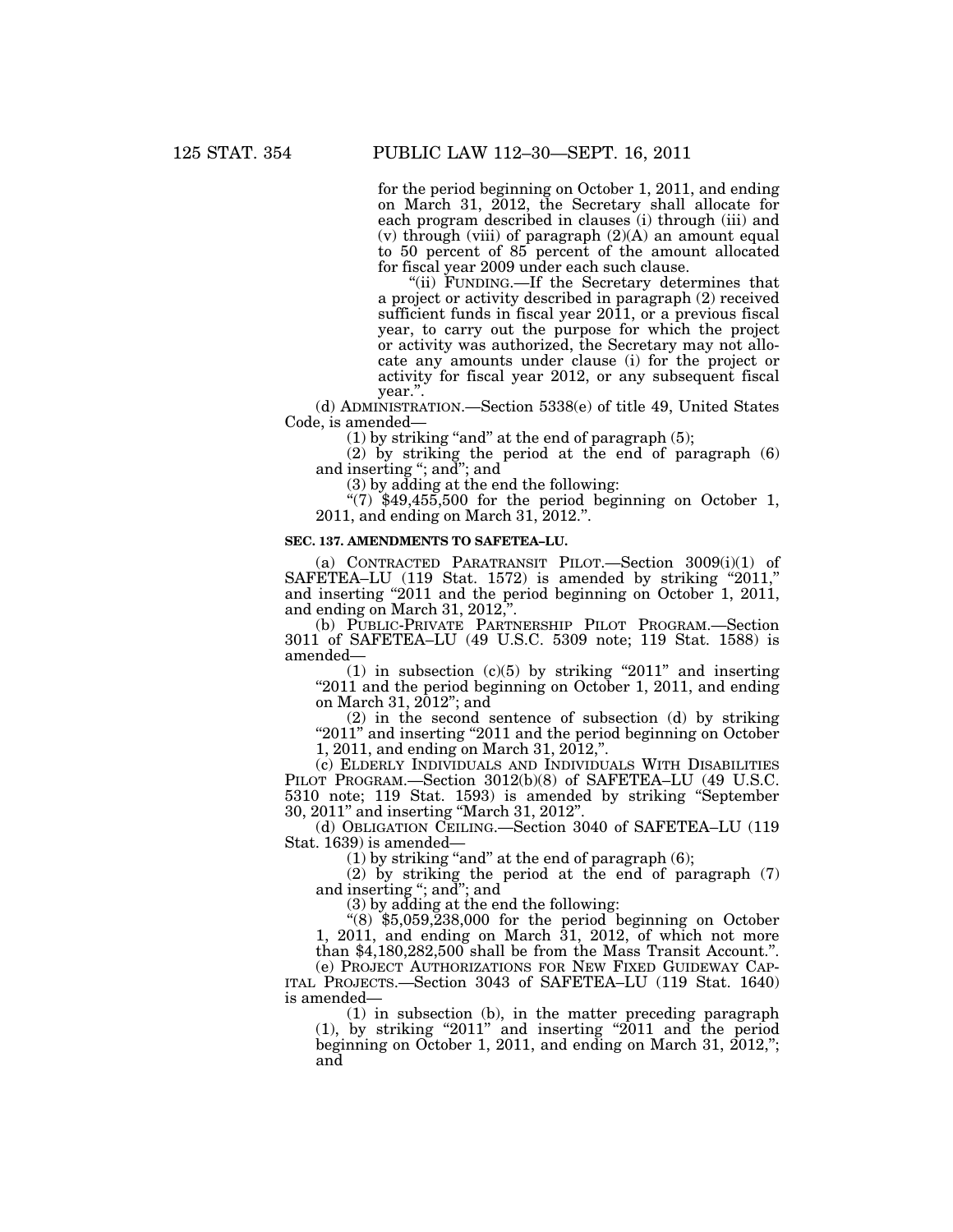(2) in subsection (c), in the matter preceding paragraph  $(1)$ , by striking "2011" and inserting "2011 and the period beginning on October 1, 2011, and ending on March 31, 2012,''.

(f) ALLOCATIONS FOR NATIONAL RESEARCH AND TECHNOLOGY PROGRAMS.—Section 3046 of SAFETEA–LU (49 U.S.C. 5338 note; 119 Stat. 1706) is amended—

(1) in subsection (b) by striking ''fiscal year'' and inserting "fiscal year or period"; and

(2) by striking subsection (c) and inserting the following: ''(c) ADDITIONAL APPROPRIATIONS.—The Secretary shall allocate amounts appropriated pursuant to section 5338(d) of title 49, United States Code, for national research and technology programs under sections 5312, 5314, and 5322 of such title—

" $(1)$  for each of fiscal years 2010 and 2011, in amounts equal to the amounts allocated for fiscal year 2009 under each of paragraphs  $(2)$ ,  $(3)$ ,  $(5)$ ,  $(6)$ , and  $(8)$  through  $(25)$  of subsection  $(a)$ ; and

 $(2)$  for the period beginning on October 1, 2011, and ending on March 31, 2012, in amounts equal to 50 percent of 85 percent of the amounts allocated for fiscal year 2009 under each of paragraphs  $(2)$ ,  $(3)$ ,  $(5)$ ,  $(6)$ , and  $(8)$  through  $(25)$  of subsection (a)."; and

 $(3)$  in subsection  $(d)$ 

(A) by striking ''fiscal year 2010, or a previous fiscal year" and inserting "fiscal year 2011, or a previous fiscal year"; and<br> $(B)$  by striking "fiscal year 2011, or any subsequent

(B) by striking ''fiscal year 2011, or any subsequent fiscal year'' and inserting ''fiscal year 2012, or any subsequent fiscal year''.

## **Subtitle D—Highway Trust Fund Extension**

## **SEC. 141. EXTENSION OF TRUST FUND EXPENDITURE AUTHORITY.**

(a) HIGHWAY TRUST FUND.—Section 9503 of the Internal Revenue Code of 1986 is amended—

(1) by striking "October 1, 2011" in subsections  $(b)(6)(B)$ ,  $(c)(1)$ , and  $(e)(3)$  and inserting "April 1, 2012"; and

(2) by striking ''Surface Transportation Extension Act of  $2011$ " in subsections (c)(1) and (e)(3) and inserting "Surface Transportation Extension Act of 2011, Part II''.

(b) SPORT FISH RESTORATION AND BOATING TRUST FUND.— Section 9504 of such Code is amended—

(1) by striking ''Surface Transportation Extension Act of 2011'' each place it appears in subsection (b)(2) and inserting

"Surface Transportation Extension Act of 2011, Part II"; and (2) by striking "October 1, 2011" in subsection  $(d)(2)$  and

inserting "April 1, 2012".<br>(c) LEAKING UNDERGROUND STORAGE TANK TRUST FUND.— Paragraph  $(2)$  of section 9508 $(e)$  of such Code is amended by striking ''October 1, 2011'' and inserting ''April 1, 2012''.

(d) EFFECTIVE DATE.—The amendments made by this section shall take effect on October 1, 2011.

## **SEC. 142. EXTENSION OF HIGHWAY-RELATED TAXES.**

(a) IN GENERAL.—

26 USC 9503 note.

26 USC 9503.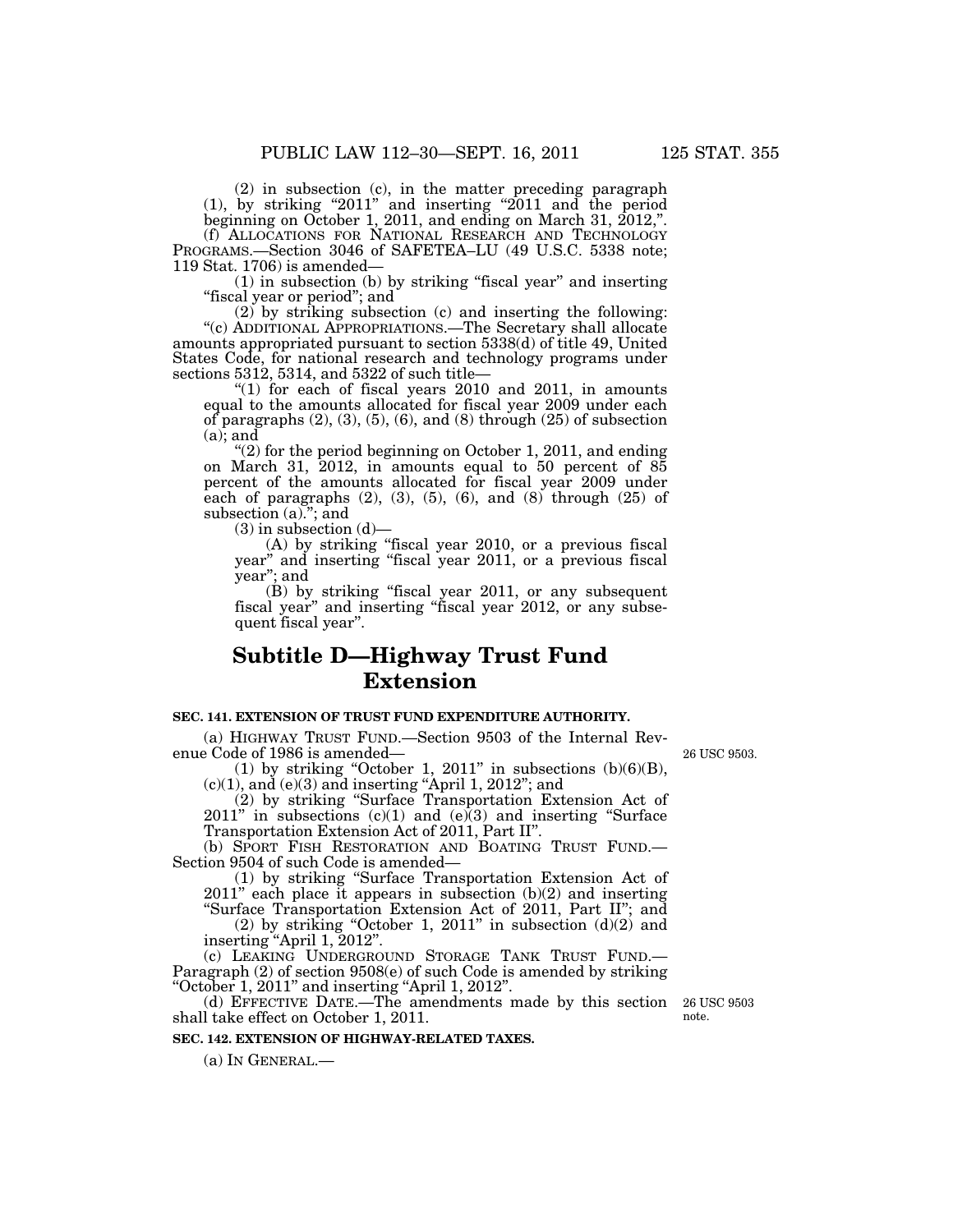(1) Each of the following provisions of the Internal Revenue Code of 1986 is amended by striking ''September 30, 2011'' and inserting ''March 31, 2012'':

26 USC 4041.

 $(A)$  Section  $4041(a)(1)(C)(iii)(I)$ .

(B) Section 4041(m)(1)(B).

 $(C)$  Section 4081 $(d)(1)$ .

(2) Each of the following provisions of such Code is amended by striking "October 1, 2011" and inserting "April 1, 2012":  $(A)$  Section 4041 $(m)(1)(A)$ .

(B) Section 4051(c).

(C) Section 4071(d).

(D) Section 4081(d)(3).

(b) EXTENSION OF TAX, ETC., ON USE OF CERTAIN HEAVY VEHICLES.—Each of the following provisions of such Code is amended by striking "2011" and inserting "2012":

(1) Section 4481(f).

(2) Subsections (c)(4) and (d) of section 4482.

(c) FLOOR STOCKS REFUNDS.—Section 6412(a)(1) of such Code is amended—

(1) by striking ''October 1, 2011'' each place it appears and inserting "April 1, 2012";

(2) by striking ''March 31, 2012'' each place it appears and inserting ''September 30, 2012''; and

 $(3)$  by striking "January 1, 2012" and inserting "July 1, 2012''.

(d) EXTENSION OF CERTAIN EXEMPTIONS.—Sections 4221(a) and 4483(i) of such Code are each amended by striking ''October 1, 2011'' and inserting ''April 1, 2012''.

(e) EXTENSION OF TRANSFERS OF CERTAIN TAXES.—

(1) IN GENERAL.—Section 9503 of such Code is amended— (A) in subsection (b)—

(i) by striking "October 1, 2011" each place it appears in paragraphs (1) and (2) and inserting ''April 1, 2012'';

(ii) by striking ''OCTOBER 1, 2011'' in the heading of paragraph (2) and inserting ''APRIL 1, 2012'';

(iii) by striking ''September 30, 2011'' in paragraph (2) and inserting ''March 31, 2012''; and

(iv) by striking "July 1,  $2012$ " in paragraph  $(2)$ and inserting ''January 1, 2013''; and

(B) in subsection  $(c)(2)$ , by striking "July 1, 2012" and inserting "January 1, 2013".

(2) MOTORBOAT AND SMALL-ENGINE FUEL TAX TRANSFERS.—

(A) IN GENERAL.—Paragraphs  $(3)(A)(i)$  and  $(4)(A)$  of section 9503(c) of such Code are each amended by striking ''October 1, 2011'' and inserting ''April 1, 2012''.

(B) CONFORMING AMENDMENTS TO LAND AND WATER CONSERVATION FUND.—

(i) IN GENERAL.—Section 201(b) of the Land and Water Conservation Fund Act of 1965 (16 U.S.C. 460l–  $11(b)$ ) is amended—

(I) by striking ''October 1, 2012'' each place it appears and inserting ''April 1, 2013''; and

 $(II)$  by striking "October 1, 2011" and inserting ''April 1, 2012''.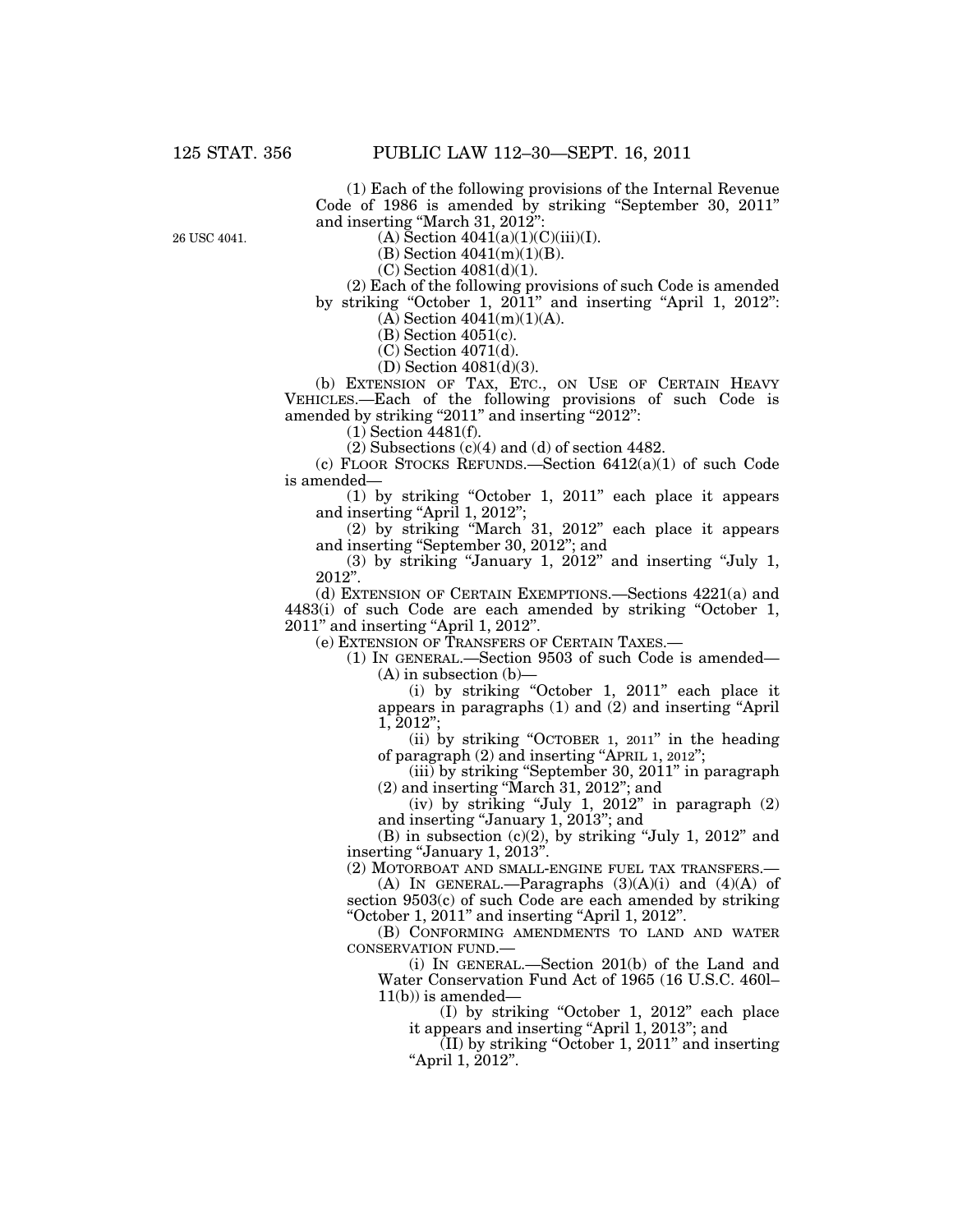(ii) CORRECTION OF CROSS REFERENCES.—Section 201 of the Land and Water Conservation Fund Act of 1965 (16 U.S.C. 460l–11) is amended—

(I) by striking "section  $9503(c)(4)(B)$  of the Internal Revenue Code of 1954 (relating to special motor fuels and gasoline used in motorboats)'' in subsection (a) and inserting "section  $9503(c)(3)(A)$ of the Internal Revenue Code of 1986 (relating to transfer to Land and Water Conservation Fund)''; and

(II) by striking "section  $6412(a)(2)$ " in subsection (b)(2) and inserting "section 6412".

(f) EFFECTIVE DATE.—The amendments made by this section shall take effect on October 1, 2011.

## **TITLE II—EXTENSION OF AIR TRANSPORTATION PROGRAMS**

### **SEC. 201. SHORT TITLE.**

This title may be cited as the ''Airport and Airway Extension Act of 2011, Part  $\check{V}$ ".

## **SEC. 202. EXTENSION OF TAXES FUNDING AIRPORT AND AIRWAY TRUST FUND.**

(a) FUEL TAXES.—Subparagraph  $(B)$  of section  $4081(d)(2)$  of the Internal Revenue Code of 1986 is amended by striking ''September 16, 2011'' and inserting ''January 31, 2012''.

(b) TICKET TAXES.—

(1) PERSONS.—Clause (ii) of section  $4261(j)(1)(A)$  of such Code is amended by striking ''September 16, 2011'' and inserting "January 31, 2012".

(2) PROPERTY.—Clause (ii) of section  $4271(d)(1)(A)$  of such Code is amended by striking ''September 16, 2011'' and inserting "January 31, 2012".

(c) EFFECTIVE DATE.—The amendments made by this section 26 USC 4081 shall take effect on September 17, 2011.

## **SEC. 203. EXTENSION OF AIRPORT AND AIRWAY TRUST FUND EXPENDI-TURE AUTHORITY.**

(a) IN GENERAL.—Paragraph (1) of section 9502(d) of the Internal Revenue Code of 1986 is amended—

(1) by striking ''September 17, 2011'' and inserting ''February 1, 2012''; and

 $(2)$  by inserting "or the Airport and Airway Extension Act of 2011, Part V'' before the semicolon at the end of subparagraph (A).

(b) CONFORMING AMENDMENT.—Paragraph (2) of section 9502(e) of such Code is amended by striking ''September 17, 2011'' and inserting "February 1, 2012".

(c) EFFECTIVE DATE.—The amendments made by this section 26 USC 9502 shall take effect on September 17, 2011.

#### **SEC. 204. EXTENSION OF AIRPORT IMPROVEMENT PROGRAM.**

(a) AUTHORIZATION OF APPROPRIATIONS.— (1) IN GENERAL.—Section 48103 of title 49, United States Code, is amended—

26 USC 1 note. Extension Act of 2011, Part V.

26 USC 4081.

note.

note.

Airport and Airway

16 USC 460*l*–11

note.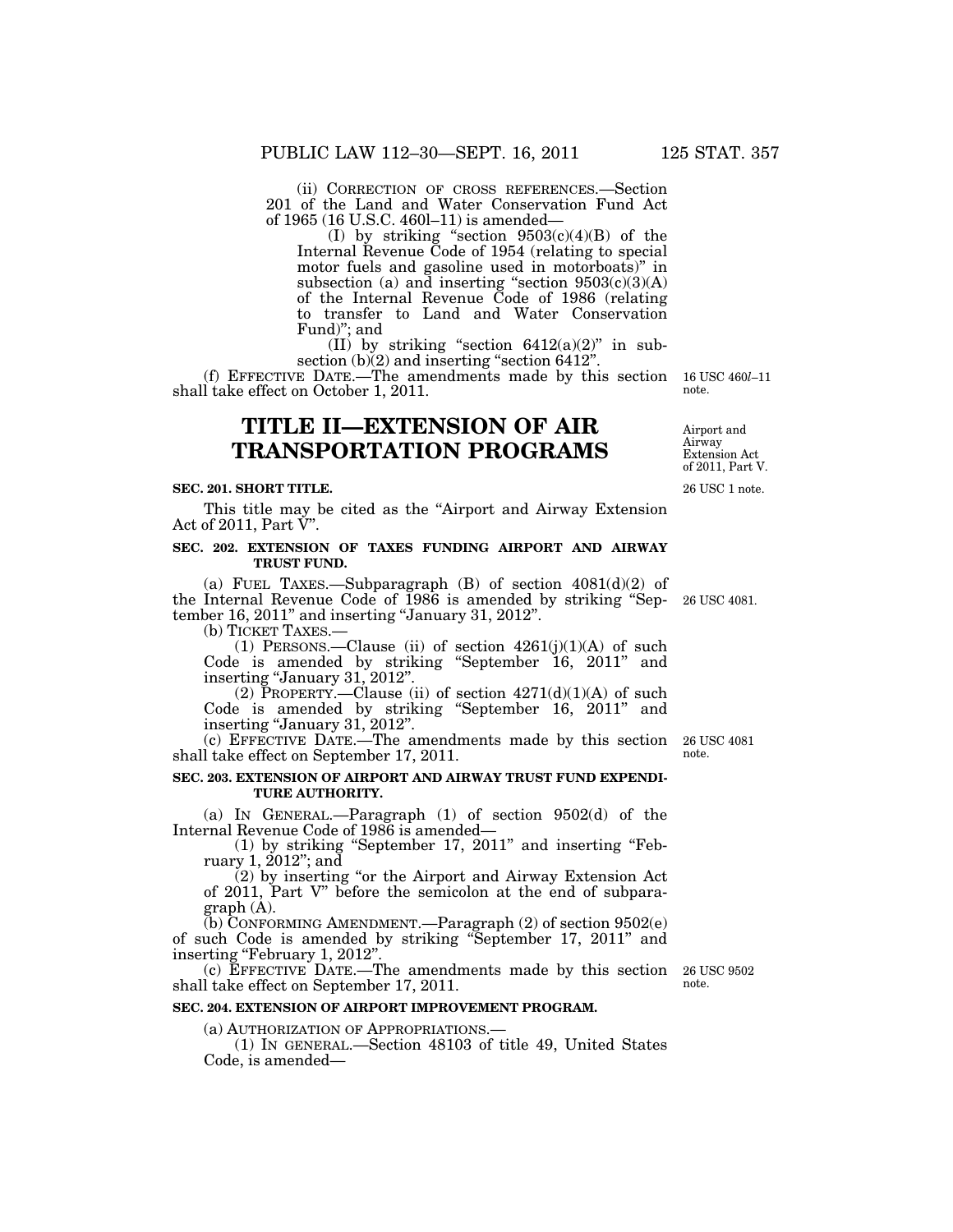$(A)$  in paragraph  $(7)$  by striking "and" at the end; and

(B) by striking paragraph (8) and inserting the following:

''(8) \$3,515,000,000 for fiscal year 2011; and

" $(9)$  \$1,181,270,492 for the period beginning on October 1, 2011, and ending on January 31, 2012.''.

(2) OBLIGATION OF AMOUNTS.—Subject to limitations specified in advance in appropriation Acts, sums made available for a portion of fiscal year 2012 pursuant to the amendment made by paragraph (1) may be obligated at any time through September 30, 2012, and shall remain available until expended. (b) PROJECT GRANT AUTHORITY.—Section 47104(c) of such title is amended by striking "September 16, 2011," and inserting ''January 31, 2012,''.

49 USC 47104.

#### **SEC. 205. EXTENSION OF EXPIRING AUTHORITIES.**

(a) Section 40117(l)(7) of title 49, United States Code, is amended by striking ''September 17, 2011.'' and inserting ''February  $1, 2012.'$ 

(b) Section  $41743(e)(2)$  of such title is amended by striking "and  $$35,000,000$  for each of fiscal years 2004 through  $2011$ " and inserting ''\$35,000,000 for each of fiscal years 2004 through 2011, and \$2,016,393 for the portion of fiscal year 2012 ending before February 1, 2012,''.

(c) Section  $44302(f)(1)$  of such title is amended—

(1) by striking ''September 16, 2011,'' and inserting ''January 31, 2012,''; and

(2) by striking ''December 31, 2011,'' and inserting ''April  $30, 2012, ...$ 

(d) Section 44303(b) of such title is amended by striking ''December 31, 2011,'' and inserting ''April 30, 2012,''.

(e) Section  $47107(s)(3)$  of such title is amended by striking ''September 17, 2011.'' and inserting ''February 1, 2012.''.

(f) Section 47115(j) of such title is amended by striking ''fiscal years 2004 through 2010, and for the portion of fiscal year 2011 ending before September 17, 2011," and inserting "fiscal years 2004 through 2011, and for the portion of fiscal year 2012 ending before February 1, 2012,"

 $(g)$  Section 47141(f) of such title is amended by striking "September 16, 2011.'' and inserting ''January 31, 2012.''.

(h) Section 49108 of such title is amended by striking ''September 16, 2011," and inserting "January 31, 2012,".

(i) Section 161 of the Vision 100—Century of Aviation Reauthorization Act (49 U.S.C. 47109 note) is amended by striking "fiscal year 2009 or 2010, or in the portion of fiscal year 2011 ending before September 17, 2011," and inserting "any of fiscal years 2009 through 2011, or in the portion of fiscal year 2012 ending before February 1, 2012,"

(j) Section  $186(d)$  of such Act (117 Stat. 2518) is amended by striking "October 1, 2010, and for the portion of fiscal year 2011 ending before September 17, 2011," and inserting "October 1, 2011, and for the portion of fiscal year 2012 ending before February 1, 2012,''.

 $(k)$  Section 409 $(d)$  of such Act  $(49 \text{ U.S.C. } 41731 \text{ note})$  is amended by striking "September 30, 2011." and inserting "January 31, 2012.".